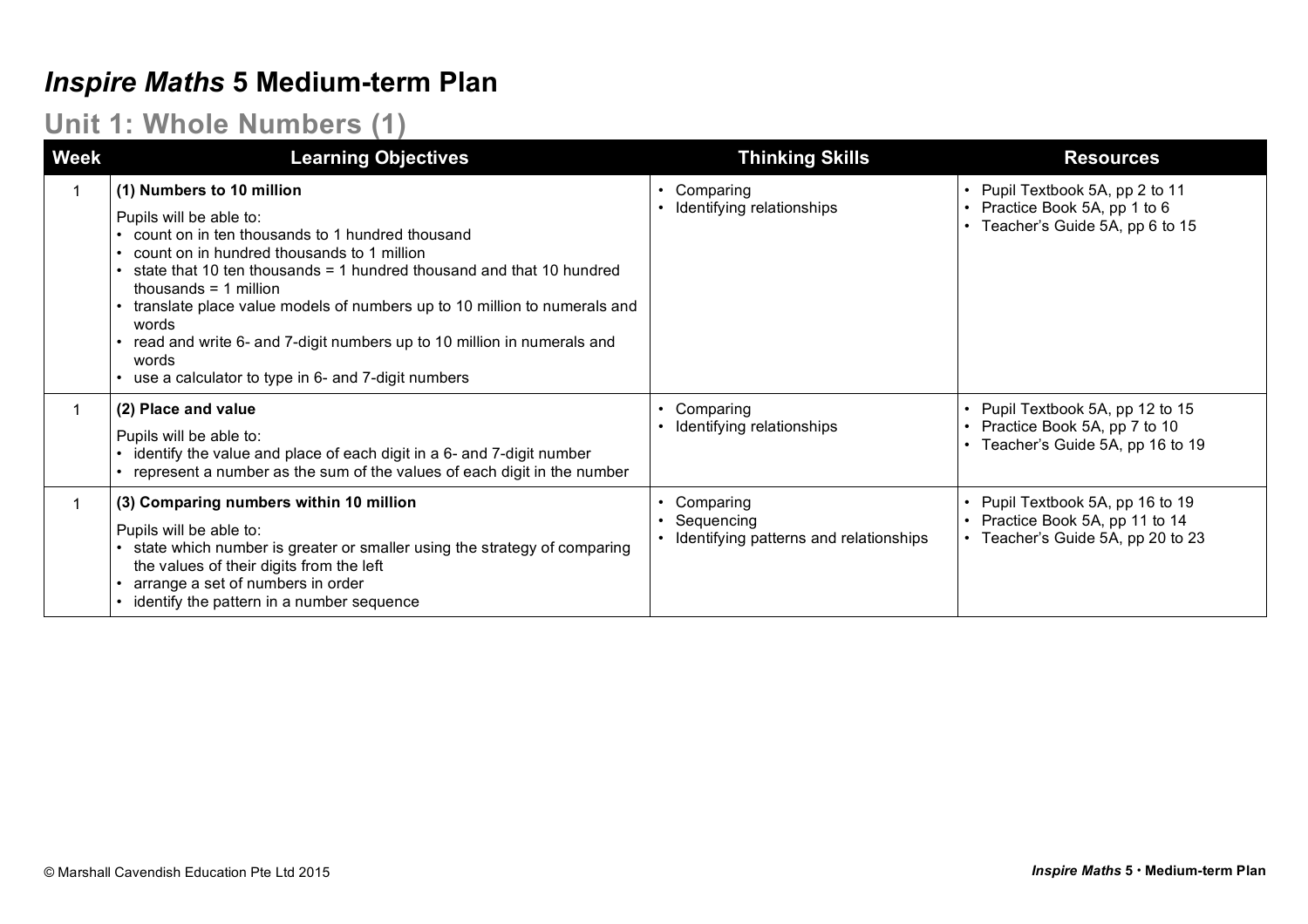| 2              | (4) Rounding to the nearest thousand and estimating<br>Pupils will be able to:<br>• round numbers to the nearest thousand<br>• recognise and use the symbol $\approx$<br>mark the approximate position of a number on a given number line<br>use rounding to estimate answers in addition, subtraction, multiplication<br>and division<br><b>Maths Journal</b><br>These questions require pupils to:<br>explain why a 6-digit number is greater than a 5-digit number<br>explain the errors made in rounding numbers to the nearest hundred and<br>thousand. | Comparing<br>Identifying patterns and relationships<br>Analysing<br>Evaluating                                                  | Pupil Textbook 5A, pp 20 to 26<br>Practice Book 5A, pp 15 to 20<br>Teacher's Guide 5A, pp 24 to 30 |
|----------------|--------------------------------------------------------------------------------------------------------------------------------------------------------------------------------------------------------------------------------------------------------------------------------------------------------------------------------------------------------------------------------------------------------------------------------------------------------------------------------------------------------------------------------------------------------------|---------------------------------------------------------------------------------------------------------------------------------|----------------------------------------------------------------------------------------------------|
| $\overline{2}$ | Let's Wrap It Up!<br>Emphasise the key concepts, skills and processes that have been taught in<br>the unit. Discuss the worked example with pupils to assess whether they<br>have mastered these concepts, skills and processes.<br>Put On Your Thinking Caps!<br>These questions require pupils to list the possible whole numbers that round<br>to 30.                                                                                                                                                                                                     | Comparing<br>Identifying patterns and relationships<br>Heuristics for problem solving:<br>Guess and check<br>Look for a pattern | Pupil Textbook 5A, pp 27 to 28<br>Practice Book 5A, pp 21 to 22<br>Teacher's Guide 5A, pp 31 to 32 |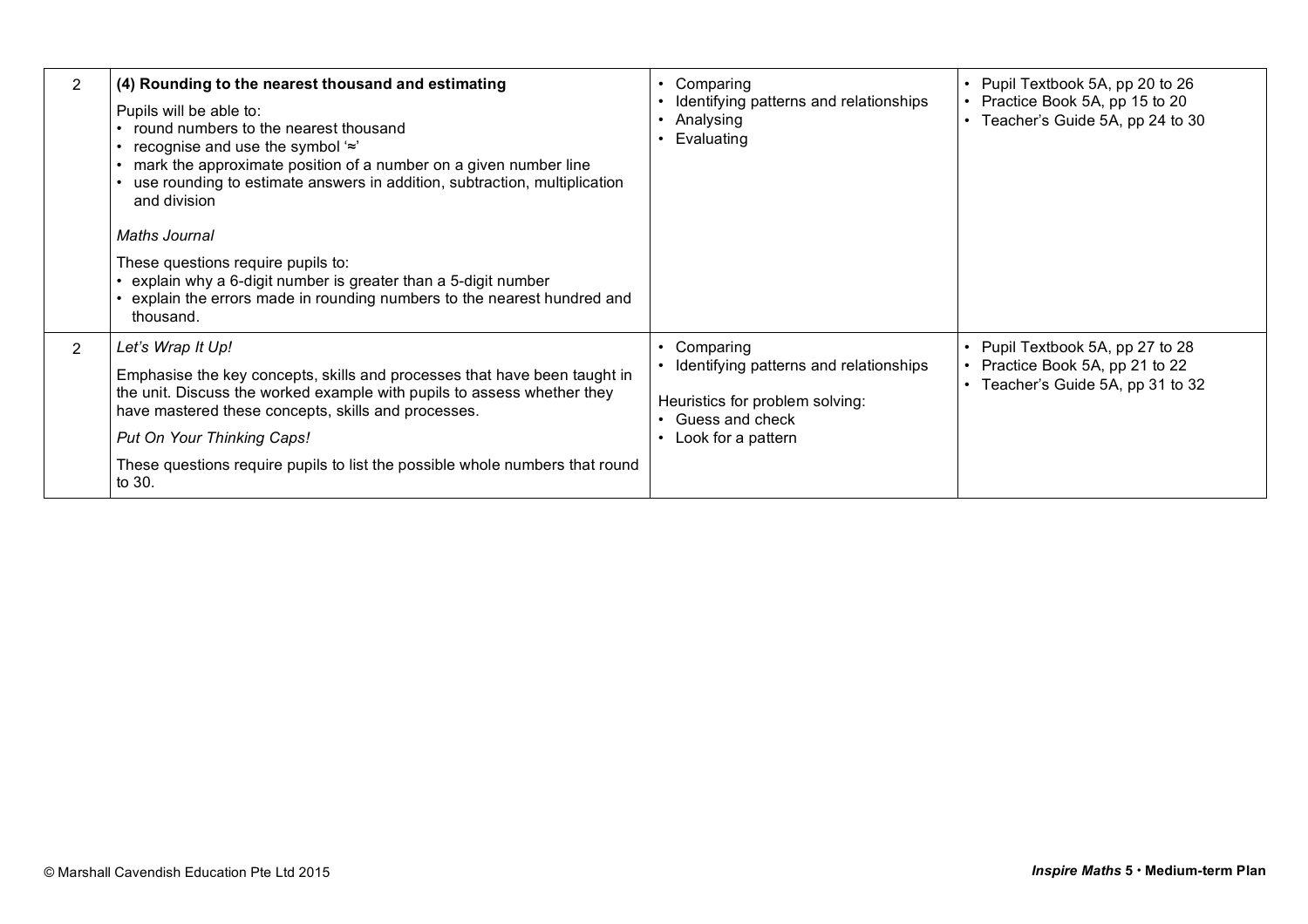#### **Unit 2: Whole Numbers (2)**

| <b>Week</b> | <b>Learning Objectives</b>                                                                                                                                                                                                                                                                                                                                                                                                                                                                                                                                                          | <b>Thinking Skills</b>                                           | <b>Resources</b>                                                                                         |
|-------------|-------------------------------------------------------------------------------------------------------------------------------------------------------------------------------------------------------------------------------------------------------------------------------------------------------------------------------------------------------------------------------------------------------------------------------------------------------------------------------------------------------------------------------------------------------------------------------------|------------------------------------------------------------------|----------------------------------------------------------------------------------------------------------|
| 3           | (1) Using a calculator<br>Pupils will be able to use a calculator to:<br>type in whole numbers<br>add whole numbers<br>subtract whole numbers<br>multiply whole numbers<br>• divide whole numbers                                                                                                                                                                                                                                                                                                                                                                                   | • Sequencing                                                     | • Pupil Textbook 5A, pp 29 to 32<br>• Practice Book 5A, pp 23 to 24<br>• Teacher's Guide 5A, pp 49 to 52 |
| 3           | (2) Multiplying by tens, hundreds or thousands<br>Pupils will be able to:<br>multiply a number by 10, 100 or 1000 by:<br>(i) moving each digit 1, 2 or 3 places to the left respectively in the place<br>value chart<br>(ii) adding 1, 2 or 3 zeros respectively at the end of the number<br>• multiply numbers up to 4 digits by tens, hundreds or thousands<br>• use rounding and approximation to estimate answers in multiplication                                                                                                                                             | Comparing<br>Identifying patterns and relationship               | • Pupil Textbook 5A, pp 33 to 41<br>• Practice Book 5A, pp 25 to 30<br>• Teacher's Guide 5A, pp 53 to 61 |
| $3 - 4$     | (3) Dividing by tens, hundreds or thousands<br>Pupils will be able to:<br>divide a number by 10, 100 or 1000 by:<br>(i) moving each digit 1, 2 or 3 places to the right respectively in the place<br>value chart<br>(ii) dropping 1, 2 or 3 zeros respectively from the end of the number<br>divide numbers up to 6 digits by tens, hundreds or thousands<br>$\bullet$<br>use rounding and approximation to estimate answers in division<br>Let's Explore!<br>This activity allows pupils to explore division of any whole number by 10,<br>100 or 1000 without using a calculator. | Comparing<br>$\bullet$<br>Identifying patterns and relationships | • Pupil Textbook 5A, pp 42 to 49<br>• Practice Book 5A, pp 31 to 34<br>• Teacher's Guide 5A, pp 62 to 69 |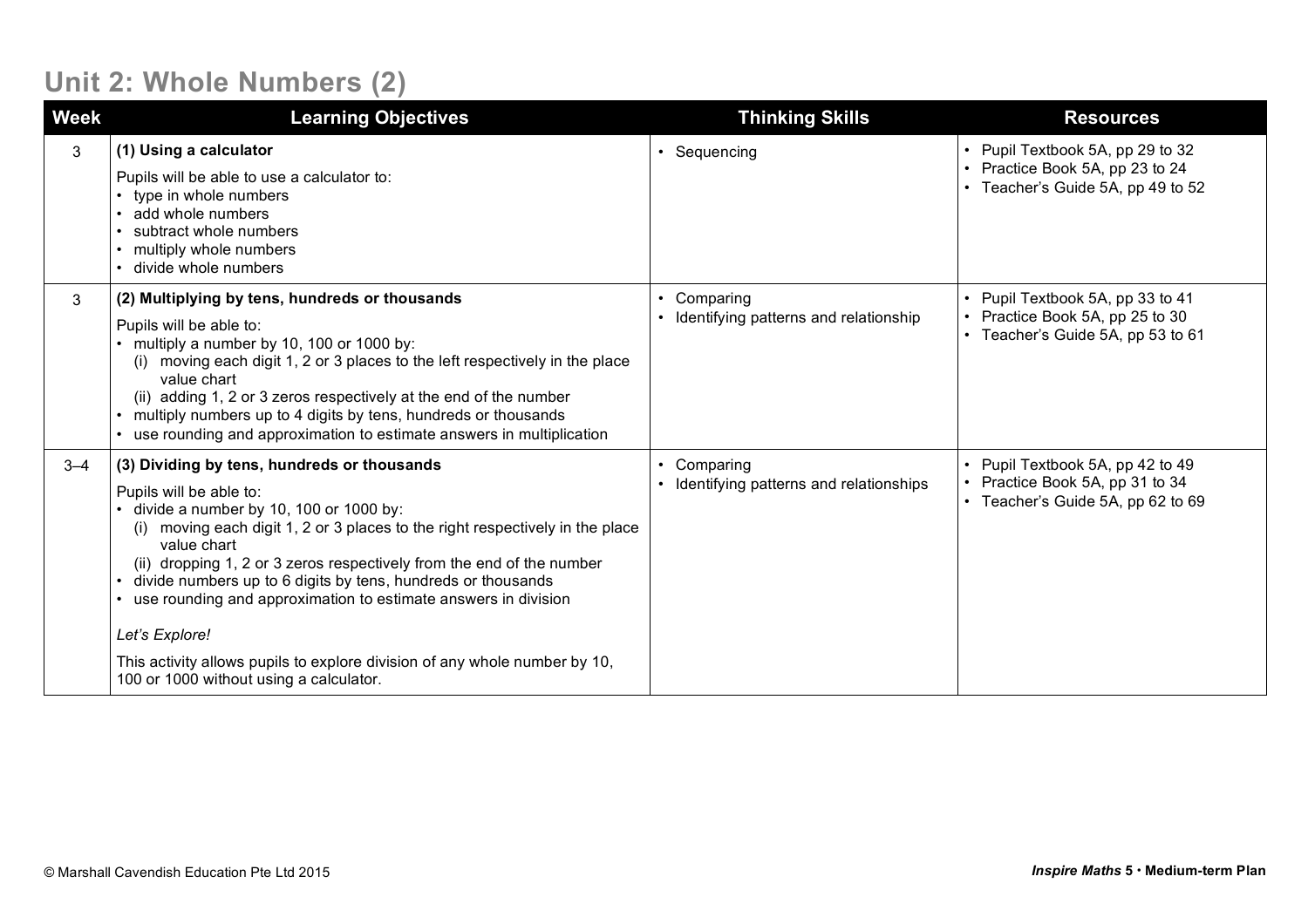| 4                                                                               | (4) Order of operations<br>Pupils will be able to:<br>• state the order of operations in a number sentence with two or three<br>operations and use a calculator to compute it<br>• state the order of operations in a number sentence which has brackets<br>and two or three operations, and use a calculator to compute it<br>Let's Explore!<br>• Pupils should compare the order of computation and answers of a<br>scientific calculator with a non-scientific calculator.<br>• This task enables pupils to verify that in a number sentence with<br>multiplication followed by division, the order of operations is not relevant. | • Classifying                                                                                                                                | • Pupil Textbook 5A, pp 50 to 56<br>Practice Book 5A, pp 35 to 40<br>• Teacher's Guide 5A, pp 70 to 76   |
|---------------------------------------------------------------------------------|---------------------------------------------------------------------------------------------------------------------------------------------------------------------------------------------------------------------------------------------------------------------------------------------------------------------------------------------------------------------------------------------------------------------------------------------------------------------------------------------------------------------------------------------------------------------------------------------------------------------------------------|----------------------------------------------------------------------------------------------------------------------------------------------|----------------------------------------------------------------------------------------------------------|
| 4                                                                               | (5) Word problems (1)<br>Pupils will be able to solve multi-step word problems.                                                                                                                                                                                                                                                                                                                                                                                                                                                                                                                                                       | • Applying concepts and processes                                                                                                            | • Pupil Textbook 5A, pp 57 to 61<br>Practice Book 5A, pp 41 to 44<br>• Teacher's Guide 5A, pp 77 to 81   |
| 4                                                                               | (6) Word problems (2)<br>Pupils will be able to use a number of heuristics such as 'model<br>drawing', 'make a systematic list', 'guess and check', 'unitary<br>method', and 'before and after strategy' to solve multi-step word<br>problems.<br>Let's Wrap It Up!<br>Emphasise the key concepts, skills and processes that have been taught in<br>the unit. Discuss the worked example with pupils to assess whether they<br>have mastered these concepts, skills and processes.<br>Put On Your Thinking Caps!<br>Pupils will be able to apply their understanding of multiplication as repeated<br>addition to solve this problem. | Applying concepts and processes<br>Identifying relationships<br>Heuristics for problem solving:<br>Look for a pattern<br>Restate the problem | • Pupil Textbook 5A, pp 62 to 69<br>• Practice Book 5A, pp 45 to 52<br>• Teacher's Guide 5A, pp 82 to 89 |
|                                                                                 | Review 1                                                                                                                                                                                                                                                                                                                                                                                                                                                                                                                                                                                                                              |                                                                                                                                              | • Practice Book 5A, pp 53 to 64                                                                          |
| <b>Summative assessment opportunity</b><br>Assessment Book 5, Test 1, pp 1 to 6 |                                                                                                                                                                                                                                                                                                                                                                                                                                                                                                                                                                                                                                       |                                                                                                                                              |                                                                                                          |
|                                                                                 |                                                                                                                                                                                                                                                                                                                                                                                                                                                                                                                                                                                                                                       |                                                                                                                                              |                                                                                                          |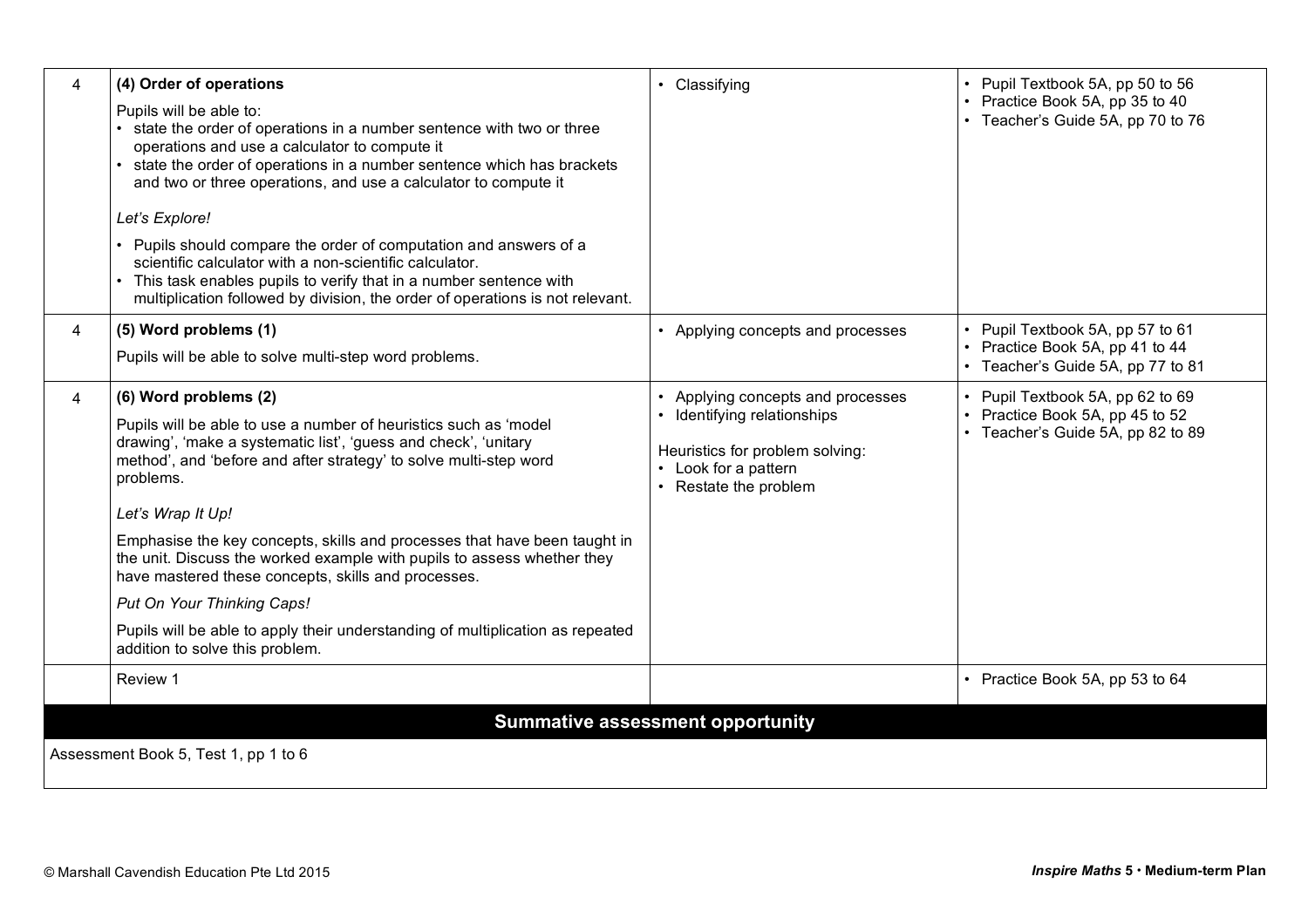## **Unit 3: Fractions (1)**

| <b>Week</b> | <b>Learning Objectives</b>                                                                                                                                                                                                                                                                                                     | <b>Thinking Skills</b>                                                                    | <b>Resources</b>                                                                                     |
|-------------|--------------------------------------------------------------------------------------------------------------------------------------------------------------------------------------------------------------------------------------------------------------------------------------------------------------------------------|-------------------------------------------------------------------------------------------|------------------------------------------------------------------------------------------------------|
| 5           | (1) Like and unlike fractions<br>Pupils will be able to:<br>identify two or more like fractions and two or more unlike fractions<br>differentiate a like fraction from an unlike fraction                                                                                                                                      | • Comparing                                                                               | • Pupil Textbook 5A, p 70<br>Teacher's Guide 5A, p 116                                               |
| 5           | (2) Adding unlike fractions<br>Pupils will be able to:<br>list the multiples of the denominators of two unlike fractions and find the<br>lowest common multiple from the lists<br>add two unlike fractions using the above strategy<br>draw a model to show equivalent fractions in the addition of unlike<br>fractions        | Heuristics for problem solving:<br>Make a systematic list<br>$\bullet$<br>Guess and check | Pupil Textbook 5A, pp 71 to 73<br>Practice Book 5A, pp 65 to 68<br>Teacher's Guide 5A, pp 117 to 118 |
| 5           | <b>Maths Journal</b><br>This Maths Journal enables pupils to reflect on the model method of adding<br>fractions and recognise the common mistakes made in drawing models.                                                                                                                                                      | • Analysing parts and whole                                                               | Pupil Textbook 5A, p 73<br>Teacher's Guide 5A, p 119                                                 |
| 5           | (3) Subtracting unlike fractions<br>Pupils will be able to:<br>list the multiples of the denominators of two unlike fractions and find the<br>lowest common multiple from the lists<br>subtract two unlike fractions without regrouping<br>draw a model to show equivalent fractions in the subtraction of unlike<br>fractions | Heuristics for problem solving:<br>Make a systematic list<br>$\bullet$<br>Guess and check | Pupil Textbook 5A, pp 74 to 76<br>Practice Book 5A, pp 69 to 72<br>Teacher's Guide 5A, pp 120 to 122 |
| 6           | (4) Fractions and division<br>Pupils will be able to:<br>associate fractions with division<br>use 'conversion of improper fraction to mixed number' to express division<br>as a mixed number<br>use the long division method to express an improper fraction as a mixed<br>number                                              | Relating part-whole concept to fractions<br>Identifying patterns and relationships        | Pupil Textbook 5A, pp 77 to 81<br>Practice Book 5A, pp 73 to 76<br>Teacher's Guide 5A, pp 123 to 127 |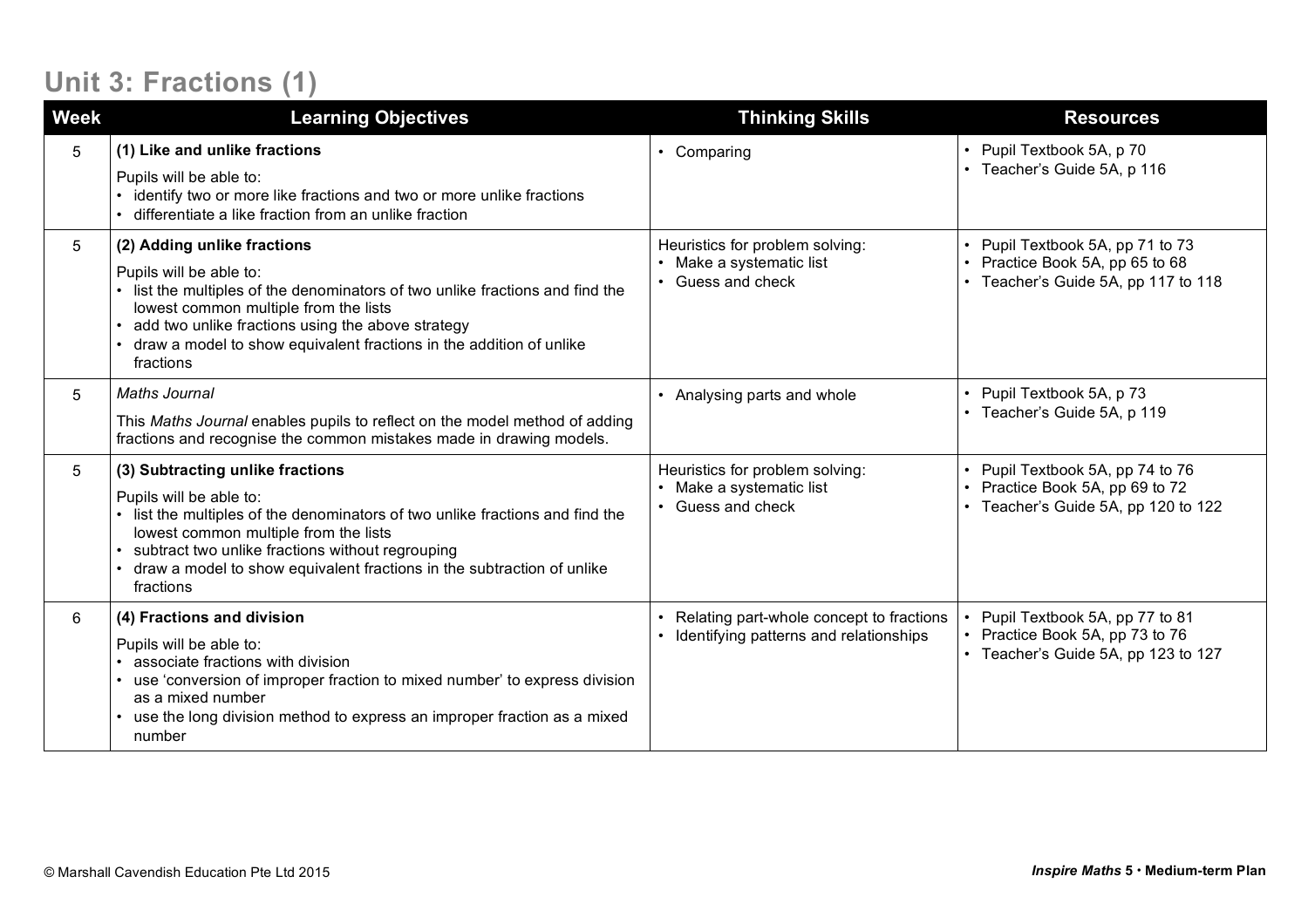| Pupils will be able to:<br>• convert proper fractions, improper fractions and mixed numbers by<br>changing the denominators to 10, 100 or 1000<br>• convert proper fractions, improper fractions and mixed numbers using<br>long division<br>convert proper fractions, improper fractions and mixed numbers using a<br>calculator                                                                                                                                                                         |                                                                                                                | • Practice Book 5A, pp 77 to 80<br>• Teacher's Guide 5A, pp 128 to 132                                       |
|-----------------------------------------------------------------------------------------------------------------------------------------------------------------------------------------------------------------------------------------------------------------------------------------------------------------------------------------------------------------------------------------------------------------------------------------------------------------------------------------------------------|----------------------------------------------------------------------------------------------------------------|--------------------------------------------------------------------------------------------------------------|
| (6) Adding mixed numbers<br>Pupils will be able to:<br>add two mixed numbers with or without regrouping<br>• add two mixed numbers using a calculator                                                                                                                                                                                                                                                                                                                                                     | Relating part-whole, adding on and<br>comparing concepts to fractions                                          | • Pupil Textbook 5A, pp 87 to 90<br>Practice Book 5A, pp 81 to 82<br>• Teacher's Guide 5A, pp 133 to 136     |
| (7) Subtracting mixed numbers<br>Pupils will be able to:<br>• subtract a mixed number from another mixed number with or without<br>regrouping<br>• subtract a mixed number from another mixed number using a calculator                                                                                                                                                                                                                                                                                   | • Relating part-whole, taking away and<br>comparing concepts to fractions                                      | Pupil Textbook 5A, pp 91 to 95<br>Practice Book 5A, pp 83 to 84<br>• Teacher's Guide 5A, pp 137 to 141       |
| (8) Word problems<br>Pupils will be able to:<br>• solve word problems by relating to concepts in addition and subtraction<br>• solve word problems using models                                                                                                                                                                                                                                                                                                                                           | Relating concepts in addition and<br>subtraction<br>• Comparing                                                | • Pupil Textbook 5A, pp 96 to 99<br>• Practice Book 5A, pp 85 to 92<br>• Teacher's Guide 5A, pp 142 to 145   |
| <b>Maths Journal</b><br>This journal enables pupils to reflect on the concept of adding fractions and<br>recognise the common mistakes that they might make.<br>Let's Wrap It Up!<br>Emphasise the key concepts, skills and processes that have been taught in<br>the unit. Discuss the worked example with pupils to assess whether they<br>have mastered these concepts, skills and processes.<br>Put On Your Thinking Caps!<br>Pupils will be able to draw a comparison model and use the before-after | • Analysing parts and whole<br>Heuristics for problem solving:<br>• Draw a model<br>• Use before-after concept | • Pupil Textbook 5A, pp 100 to 101<br>• Practice Book 5A, pp 93 to 94<br>• Teacher's Guide 5A, pp 146 to 147 |
|                                                                                                                                                                                                                                                                                                                                                                                                                                                                                                           | concept to find the solution to the problem posed.                                                             |                                                                                                              |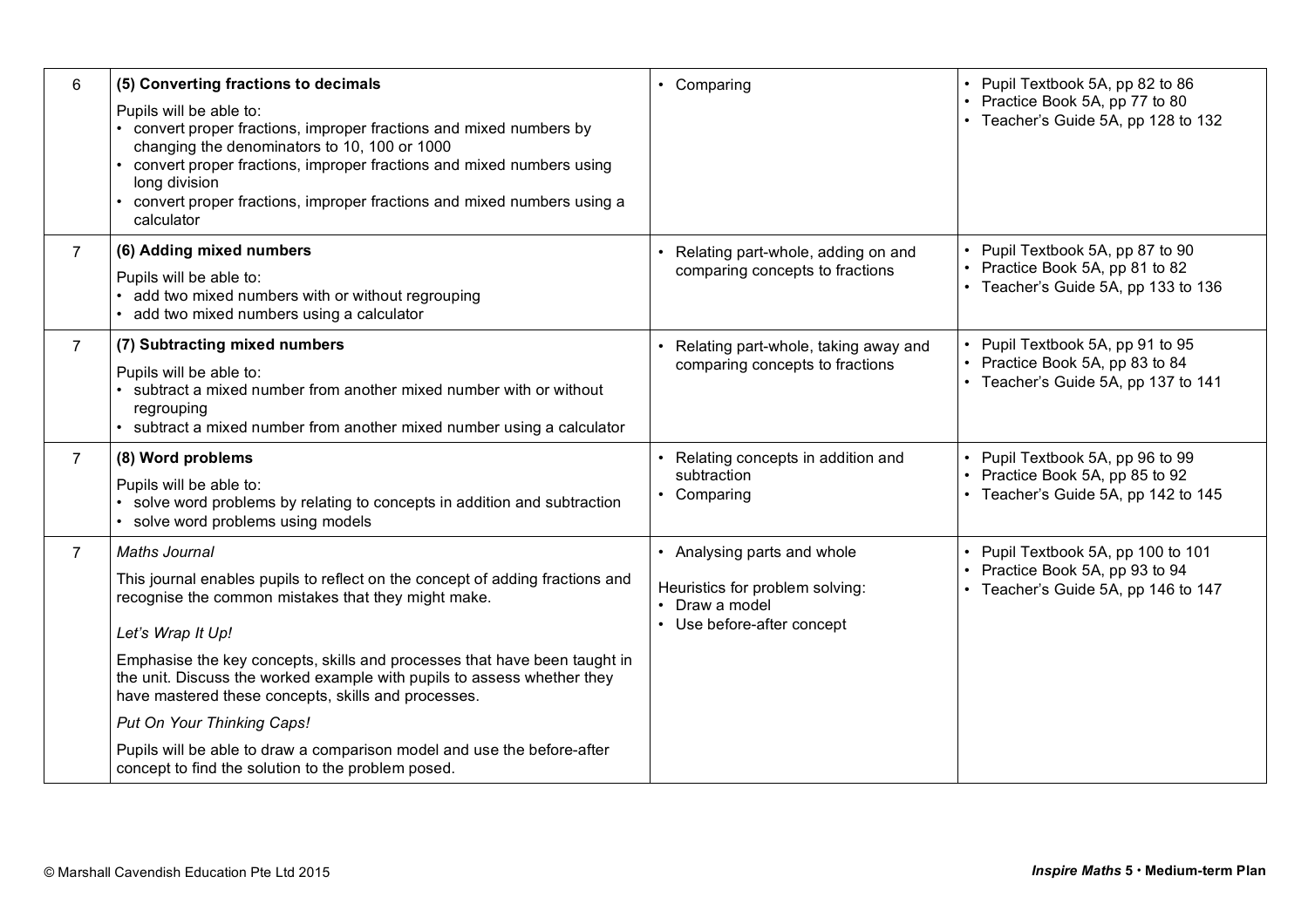## **Unit 4: Fractions (2)**

| Week           | <b>Learning Objectives</b>                                                                                                                                                                                                                                                                                                                                                                                                                                                                                                                                                                                            | <b>Thinking Skills</b>                       | <b>Resources</b>                                                                                               |
|----------------|-----------------------------------------------------------------------------------------------------------------------------------------------------------------------------------------------------------------------------------------------------------------------------------------------------------------------------------------------------------------------------------------------------------------------------------------------------------------------------------------------------------------------------------------------------------------------------------------------------------------------|----------------------------------------------|----------------------------------------------------------------------------------------------------------------|
|                | (1) Product of proper fractions<br>Pupils will be able to:<br>conceptualise the meaning of multiplying two proper fractions with<br>concrete representation<br>use the cancellation (simplification) method to compute the product of two<br>proper fractions<br>explore and compare the product of two whole numbers and the product<br>of two proper fractions<br>Let's Explore!<br>Pupils are expected to identify that the product of two whole numbers is<br>always greater than each of the two whole numbers, whereas the product of<br>two proper fractions is always less than each of the proper fractions. | Comparing<br>Identifying patterns            | • Pupil Textbook 5A, pp 102 to 104<br>• Practice Book 5A, pp 95 to 96<br>• Teacher's Guide 5A, pp 168 to 170   |
| 1              | (2) Word problems (1)<br>Pupils will be able to solve up to 2-step word problems involving fractions<br>using:<br>• model drawing and the unitary method<br>the product of two fractions                                                                                                                                                                                                                                                                                                                                                                                                                              | Applying multiplying concept to<br>fractions | • Pupil Textbook 5A, pp 105 to 109<br>• Practice Book 5A, pp 97 to 102<br>• Teacher's Guide 5A, pp 171 to 175  |
| $1 - 2$        | (3) Product of an improper fraction and a proper or improper fraction<br>Pupils will be able to:<br>conceptualise the meaning of multiplying an improper fraction by another<br>proper or improper fraction with concrete representation<br>use the cancellation (simplification) method to compute the product of two<br>fractions<br>use a calculator to compute the above                                                                                                                                                                                                                                          | • Comparing                                  | • Pupil Textbook 5A, pp 110 to 111<br>• Practice Book 5A, pp 103 to 104<br>• Teacher's Guide 5A, pp 176 to 177 |
| $\overline{2}$ | (4) Product of a mixed number and a whole number<br>Pupils will be able to:<br>conceptualise the meaning of multiplying a mixed number by a whole<br>number<br>use regrouping process to compute the product of a mixed number and a<br>whole number<br>use a calculator to compute a mixed number with a whole number                                                                                                                                                                                                                                                                                                | Comparing                                    | • Pupil Textbook 5A, pp 112 to 115<br>• Practice Book 5A, pp 105 to 106<br>• Teacher's Guide 5A, pp 178 to 181 |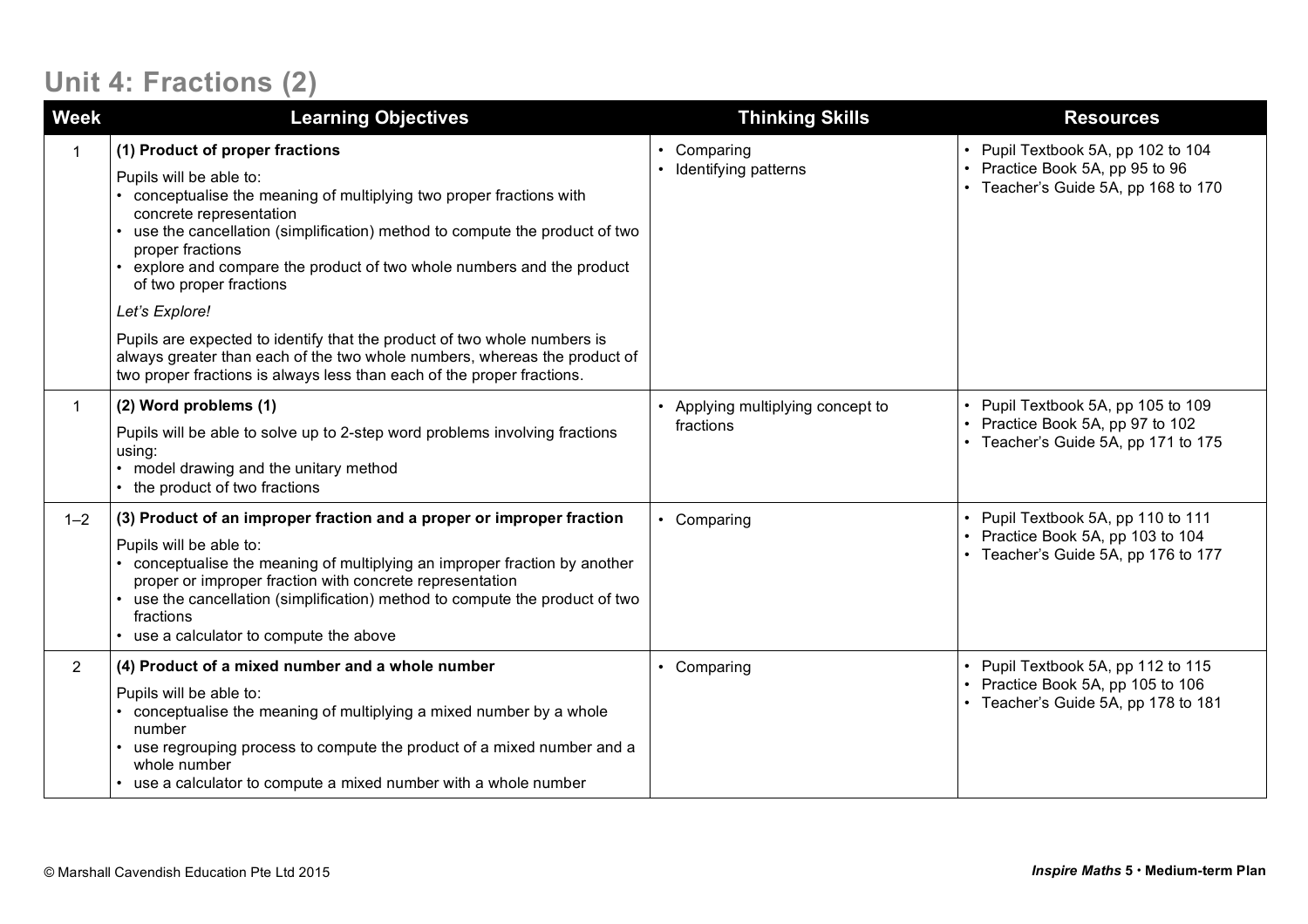| $\overline{2}$                                                                                                                                               | (5) Word problems (2)                                                                                                                                                                                       | Applying concepts of the four                                              | • Pupil Textbook 5A, pp 116 to 118<br>• Practice Book 5A, pp 107 to 108<br>• Teacher's Guide 5A, pp 182 to 184 |
|--------------------------------------------------------------------------------------------------------------------------------------------------------------|-------------------------------------------------------------------------------------------------------------------------------------------------------------------------------------------------------------|----------------------------------------------------------------------------|----------------------------------------------------------------------------------------------------------------|
|                                                                                                                                                              | Pupils will be able to solve up to 2-step word problems by applying the<br>concept of multiplication and product of a whole number and a mixed<br>number.                                                   | operations including multiplication                                        |                                                                                                                |
| $2 - 3$                                                                                                                                                      | (6) Dividing a fraction by a whole number                                                                                                                                                                   | Comparing                                                                  | • Pupil Textbook 5A, pp 119 to 123                                                                             |
|                                                                                                                                                              | Pupils will be able to:<br>• understand the meaning of dividing a fraction by a whole number<br>• use three different methods to divide a fraction by a whole number                                        | Analysing parts and whole                                                  | • Practice Book 5A, pp 109 to 112<br>• Teacher's Guide 5A, pp 185 to 189                                       |
| 3                                                                                                                                                            | (7) Word problems (3)                                                                                                                                                                                       | Comparing                                                                  | • Pupil textbook 5A, pp 124 to 131                                                                             |
|                                                                                                                                                              | Pupils will be able to solve up to 2-step word problems with the use of<br>multiplication and division in fractions.                                                                                        | Applying the concepts of four<br>operations<br>• Analysing parts and whole | Practice Book 5A, pp 113 to 116<br>• Teacher's Guide 5A, pp 190 to 197                                         |
|                                                                                                                                                              | <b>Maths Journal</b>                                                                                                                                                                                        |                                                                            |                                                                                                                |
|                                                                                                                                                              | Pupils will be able to reflect on their understanding of division of a fraction by<br>a whole number and the product of proper fractions through identification of<br>mistakes made.                        |                                                                            |                                                                                                                |
|                                                                                                                                                              | Let's Wrap It Up!                                                                                                                                                                                           |                                                                            |                                                                                                                |
|                                                                                                                                                              | Emphasise the key concepts, skills and processes that have been taught in<br>the unit. Discuss the worked example with pupils to assess whether they<br>have mastered these concepts, skills and processes. |                                                                            |                                                                                                                |
| $\mathbf{3}$                                                                                                                                                 | Put On Your Thinking Caps!                                                                                                                                                                                  | Identifying patterns and relationships                                     | • Pupil textbook 5A, p 132                                                                                     |
|                                                                                                                                                              | Pupils will be able to make use of the strategies of looking for patterns and                                                                                                                               | • Visualisation                                                            | • Practice Book 5A, pp 117 to 118<br>• Teacher's Guide 5A, p 198                                               |
|                                                                                                                                                              | drawing models to solve challenging problems related to fractions.                                                                                                                                          | Heuristics for problem solving:<br>• Look for a pattern<br>Draw a model    |                                                                                                                |
|                                                                                                                                                              | Review 2                                                                                                                                                                                                    |                                                                            | • Practice Book 5A, pp 119 to 132                                                                              |
| <b>Summative assessment opportunity</b>                                                                                                                      |                                                                                                                                                                                                             |                                                                            |                                                                                                                |
| Assessment Book 5, Test 2, pp 7 to 12<br>For extension, Assessment Book 5, Challenging Problems 1, pp 13 to 14<br>Assessment Book 5, Check-up 1, pp 15 to 26 |                                                                                                                                                                                                             |                                                                            |                                                                                                                |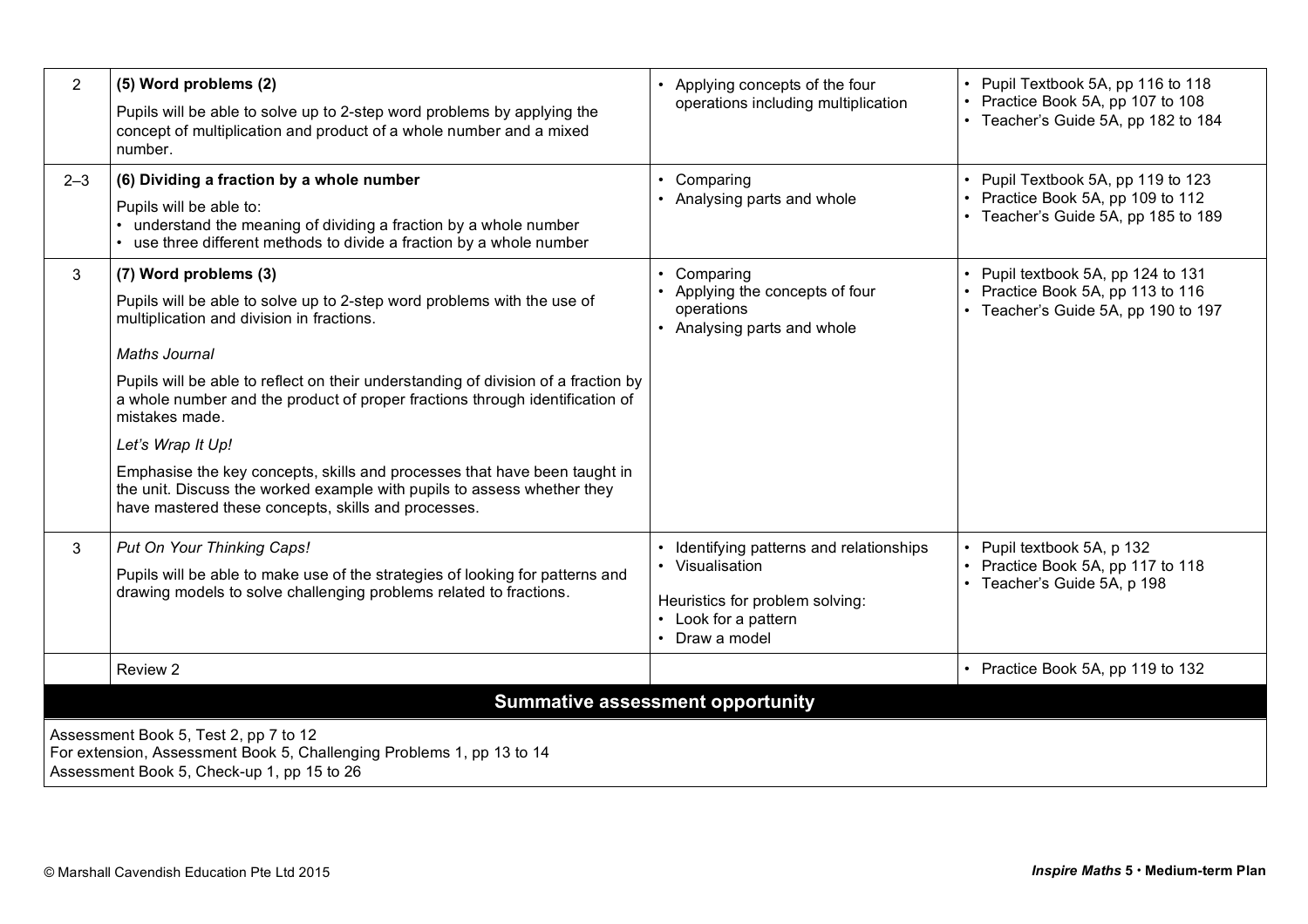### **Unit 5: Area of a Triangle**

| <b>Week</b> | <b>Learning Objectives</b>                                                                                                                                                                                                                                                                                                                                                                                                                                             | <b>Thinking Skills</b>                                                          | <b>Resources</b>                                                                                               |
|-------------|------------------------------------------------------------------------------------------------------------------------------------------------------------------------------------------------------------------------------------------------------------------------------------------------------------------------------------------------------------------------------------------------------------------------------------------------------------------------|---------------------------------------------------------------------------------|----------------------------------------------------------------------------------------------------------------|
| 3           | (1) Base and height of a triangle<br>Pupils will be able to identify the base and corresponding height<br>of a triangle.                                                                                                                                                                                                                                                                                                                                               | Spatial visualisation<br>Inductive reasoning                                    | • Pupil Textbook 5A, pp 133 to 136<br>• Practice Book 5A, pp 133 to 134<br>• Teacher's Guide 5A, pp 221 to 224 |
| 4           | (2) Finding the area of a triangle<br>Pupils will be able to:<br>state that the area of a triangle is half that of its related rectangle<br>state the area of a triangle in terms of its base and corresponding height<br>find the area of a triangle given its base and corresponding height<br>Maths Journal<br>This journal enables pupils to express their understanding that triangles with<br>equal (or common) bases and a common height will have equal areas. | Spatial visualisation<br>Inductive and deductive reasoning                      | Pupil Textbook 5A, pp 137 to 144<br>Practice Book 5A, pp 135 to 139<br>Teacher's Guide 5A, pp 225 to 232       |
| 4           | Let's Explore!<br>Pupils will be able to calculate the areas of different triangles and conclude<br>that triangles with equal bases and equal heights have the same area.<br>Let's Wrap It Up!<br>Emphasise the key concepts, skills and processes that have been taught in<br>the unit. Discuss the worked example with pupils to assess whether they<br>have mastered these concepts, skills and processes.                                                          | Spatial visualisation<br>Deduction                                              | • Pupil Textbook 5A, pp 145 to 146<br>• Teacher's Guide 5A, pp 233 to 234                                      |
| 4           | Put On Your Thinking Caps!<br>Pupils will be able to apply their knowledge that triangles with equal bases<br>and a common height have the same area to solve the problem posed.                                                                                                                                                                                                                                                                                       | Spatial visualisation<br>Heuristic for problem solving:<br>• Look for a pattern | • Pupil Textbook 5A, p 147<br>• Practice Book 5A, pp 140 to 142<br>• Teacher's Guide 5A, p 235                 |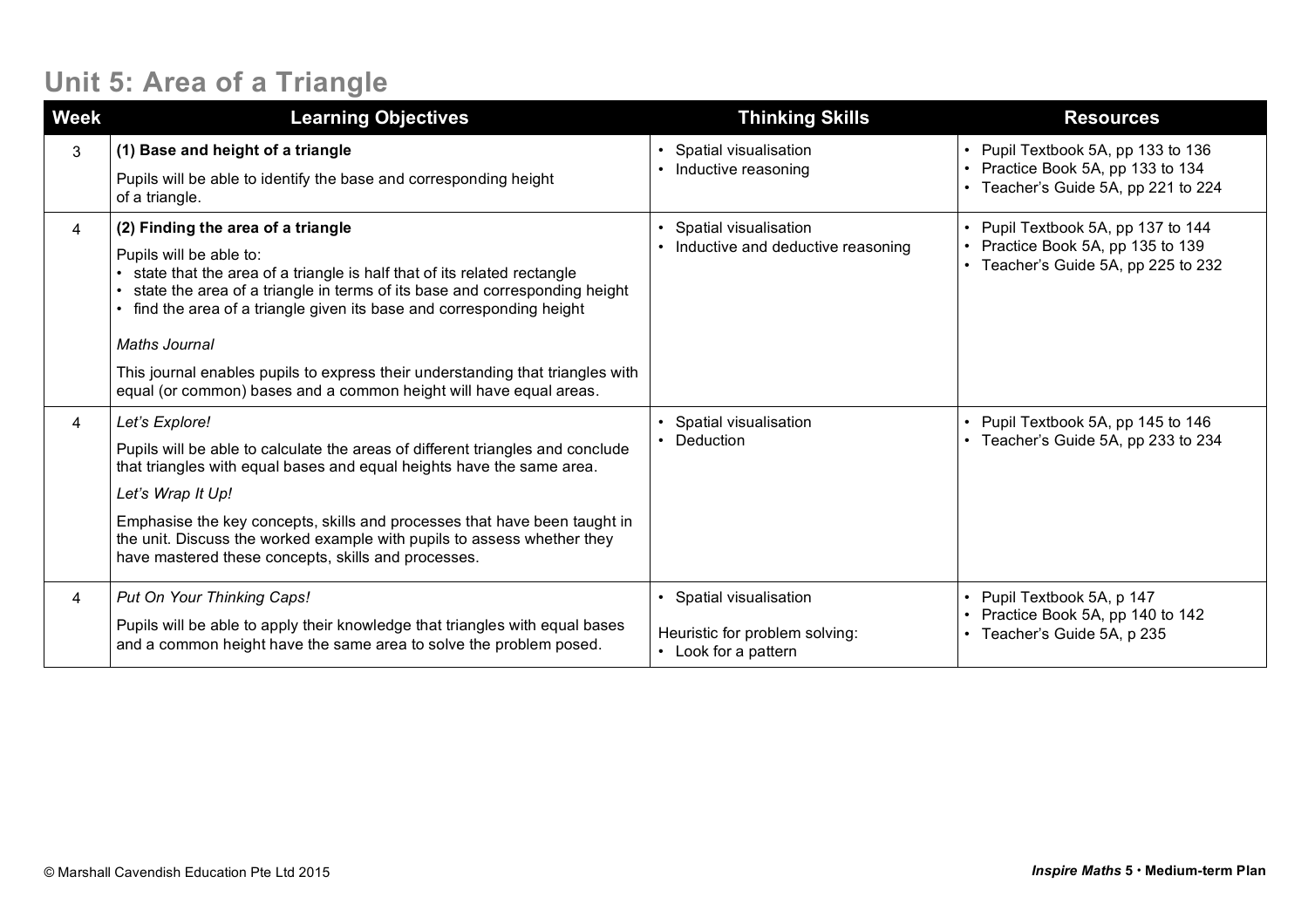### **Unit 6: Ratio**

| <b>Week</b> | <b>Learning Objectives</b>                                                                                                                                                                                                                                                                                                                                                                                                                                                         | <b>Thinking Skills</b>                    | <b>Resources</b>                                                                                               |
|-------------|------------------------------------------------------------------------------------------------------------------------------------------------------------------------------------------------------------------------------------------------------------------------------------------------------------------------------------------------------------------------------------------------------------------------------------------------------------------------------------|-------------------------------------------|----------------------------------------------------------------------------------------------------------------|
| 5           | (1) Finding ratio<br>Pupils will be able to:<br>understand the concept of ratio as a way to show the relative sizes of two<br>quantities<br>understand that a given ratio does not indicate the actual sizes of the<br>quantities involved<br>draw a comparison model to represent two quantities given the ratio<br>solve simple word problems involving ratio using model drawing<br>Let's Explore!<br>This task is an investigation activity to reinforce the concept of ratio. | Comparing<br>• Visualisation              | • Pupil Textbook 5A, pp 148 to 154<br>• Practice Book 5A, pp 143 to 146<br>• Teacher's Guide 5A, pp 246 to 252 |
| 5           | (2) Equivalent ratios<br>Pupils will be able to:<br>express equivalent ratios given two quantities<br>• write a given ratio $x : y$ in its simplest form<br>• find the missing number(s) in equivalent ratios                                                                                                                                                                                                                                                                      | Comparing<br>$\bullet$<br>• Visualisation | • Pupil Textbook 5A, pp 155 to 161<br>• Practice Book 5A, pp 147 to 148<br>• Teacher's Guide 5A, pp 253 to 259 |
| 5           | (3) Word problems (1)<br>Pupils will be able to solve up to 2-step word problems involving ratio of two<br>quantities using:<br>the concept of equivalent ratios<br>model drawing and the unitary method<br><b>Maths Journal</b><br>This activity helps pupils to reflect on what they have learnt in writing ratios<br>and using the unitary method to solve ratio word problems.                                                                                                 | Comparing<br>• Visualisation              | • Pupil Textbook 5A, pp 162 to 168<br>• Practice Book 5A, pp 149 to 152<br>Teacher's Guide 5A, pp 260 to 266   |
| 6           | (4) Comparing three quantities<br>Pupils will be able to:<br>use ratio to show the relative sizes of three quantities<br>express equivalent ratios given three quantities<br>write a given ratio $x : y : z$ in its simplest form<br>• find the missing number(s) in equivalent ratios                                                                                                                                                                                             | Comparing<br>Visualisation                | • Pupil Textbook 5A, pp 169 to 172<br>• Practice Book 5A, pp 153 to 154<br>• Teacher's Guide 5A, pp 267 to 270 |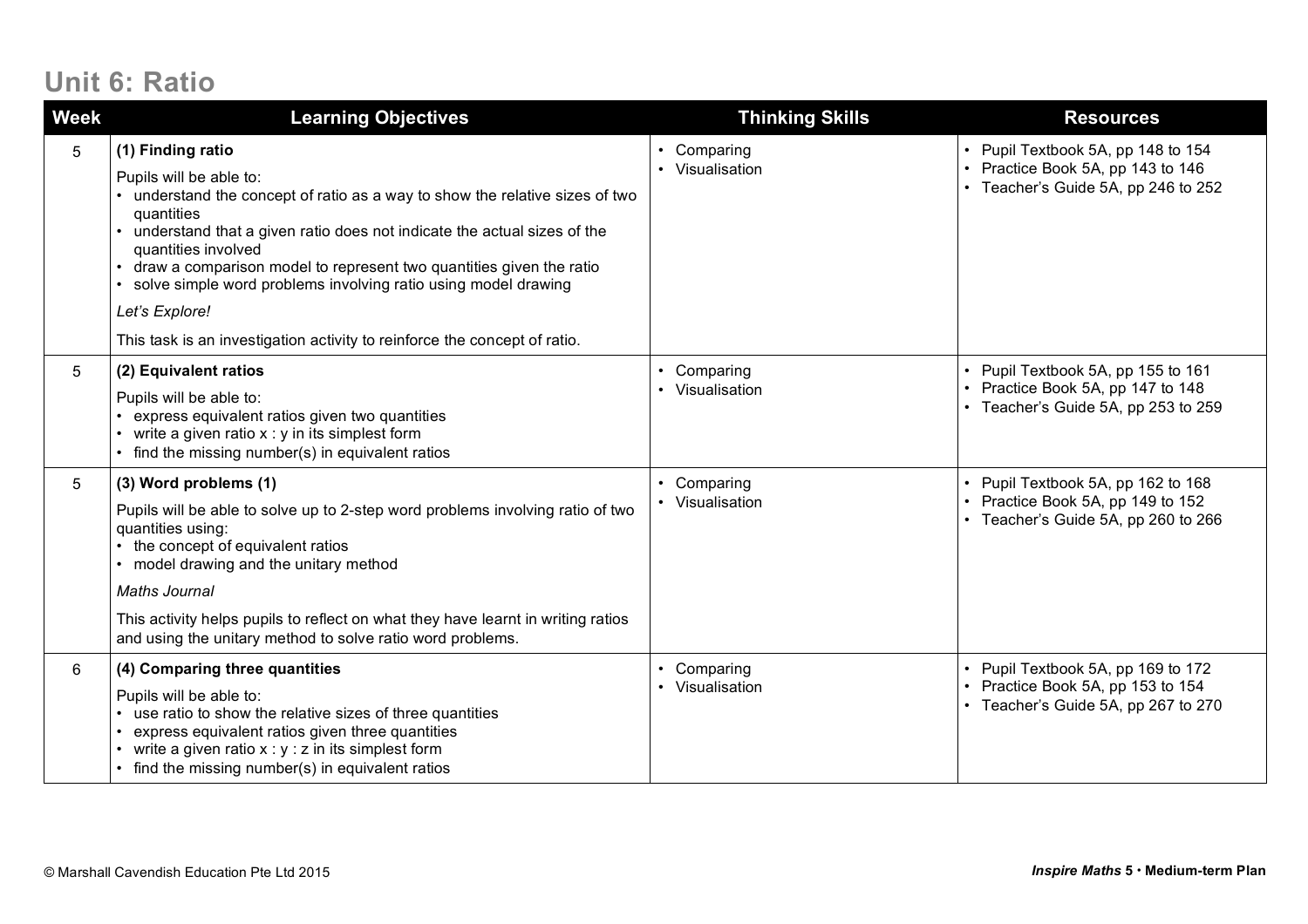| 6                                                                                                                                                             | (5) Word problems (2)                                                                                                                                   | Comparing<br>$\bullet$<br>Visualisation<br>$\bullet$ | • Pupil Textbook 5A, pp 173 to 177<br>• Practice Book 5A, pp 155 to 160<br>• Teacher's Guide 5A, pp 271 to 275 |  |
|---------------------------------------------------------------------------------------------------------------------------------------------------------------|---------------------------------------------------------------------------------------------------------------------------------------------------------|------------------------------------------------------|----------------------------------------------------------------------------------------------------------------|--|
|                                                                                                                                                               | Pupils will be able to solve up to 2-step word problems involving ratio of<br>three quantities using:                                                   |                                                      |                                                                                                                |  |
|                                                                                                                                                               | • the concept of equivalent ratios<br>• model drawing and the unitary method                                                                            |                                                      |                                                                                                                |  |
|                                                                                                                                                               | Maths Journal                                                                                                                                           |                                                      |                                                                                                                |  |
|                                                                                                                                                               | This activity helps pupils to reflect on the methods they have learnt to write<br>ratios and simplify the ratios using division.                        |                                                      |                                                                                                                |  |
|                                                                                                                                                               | Let's Explore!                                                                                                                                          |                                                      |                                                                                                                |  |
|                                                                                                                                                               | This activity involves getting pupils to make as many ratios as possible using<br>all the given numbers irrespective of whether they can be simplified. |                                                      |                                                                                                                |  |
| 6                                                                                                                                                             | Let's Wrap It Up!                                                                                                                                       | Comparing<br>$\bullet$                               | • Pupil Textbook 5A, pp 177 to 178                                                                             |  |
|                                                                                                                                                               | This section summarises the two strategies to write equivalent ratios and the<br>method to simplify them.                                               | Visualisation<br>Heuristic for problem solving:      | • Practice Book 5A, pp 161 to 162<br>• Teacher's Guide 5A, pp 275 to 276                                       |  |
|                                                                                                                                                               | Put On Your Thinking Caps!                                                                                                                              | • Making a systematic list                           |                                                                                                                |  |
|                                                                                                                                                               | This problem gets pupils to practise the making a systematic list strategy in<br>conjunction with the ratio concept.                                    |                                                      |                                                                                                                |  |
|                                                                                                                                                               | Review 3                                                                                                                                                |                                                      | • Practice Book 5A, pp 163 to 172                                                                              |  |
|                                                                                                                                                               | Revision 1                                                                                                                                              |                                                      | • Practice Book 5A, pp 173 to 186                                                                              |  |
| <b>Summative assessment opportunity</b>                                                                                                                       |                                                                                                                                                         |                                                      |                                                                                                                |  |
| Assessment Book 5, Test 3, pp 27 to 32<br>For extension, Assessment Book 5, Challenging Problems 2, pp 33 to 34<br>Assessment Book 5, Check-up 2, pp 35 to 46 |                                                                                                                                                         |                                                      |                                                                                                                |  |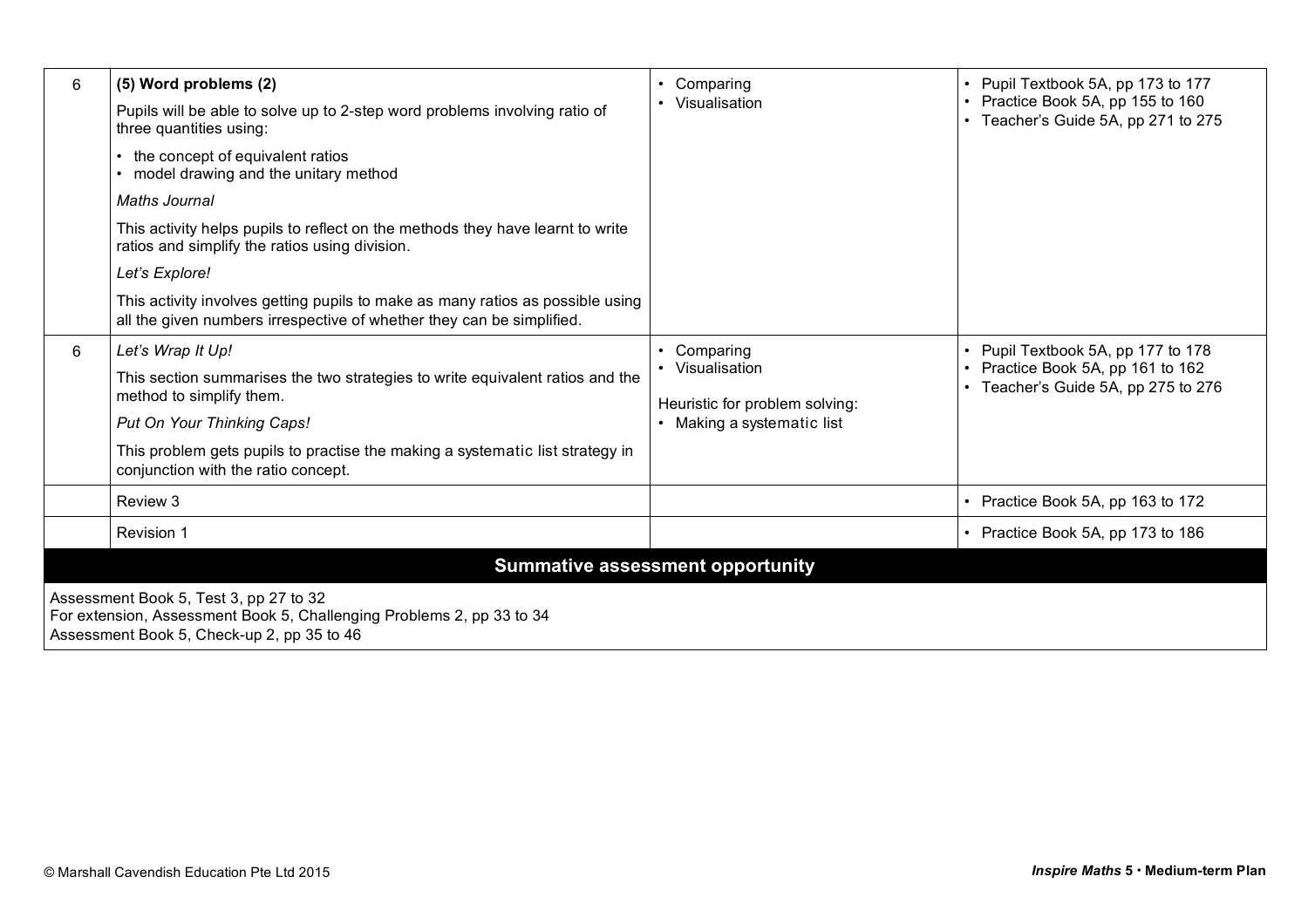### **Unit 7: Decimals**

| <b>Week</b>    | <b>Learning Objectives</b>                                                                                                                                                                                                                                                                                                                                                                                                | <b>Thinking Skills</b>                                                          | <b>Resources</b>                                                                                     |
|----------------|---------------------------------------------------------------------------------------------------------------------------------------------------------------------------------------------------------------------------------------------------------------------------------------------------------------------------------------------------------------------------------------------------------------------------|---------------------------------------------------------------------------------|------------------------------------------------------------------------------------------------------|
|                | (1) Converting decimals to fractions<br>Pupils will be able to:<br>convert tenths, hundredths and thousandths to fractions or mixed<br>$\bullet$<br>numbers in their simplest forms                                                                                                                                                                                                                                       | • Identifying relationships                                                     | Pupil Textbook 5B, pp 2 to 3<br>• Teacher's Guide 5B, pp 4 to 5                                      |
|                | (2) Multiplying by tens, hundreds and thousands<br>Pupils will be able to:<br>multiply a decimal up to 3 decimal places by 10, 100 and 1000 by:<br>(i) moving each digit 1, 2 or 3 places respectively to the left in the place<br>value chart<br>(ii) shifting the decimal point 1, 2 or 3 places respectively to the right<br>multiply a decimal up to 3 decimal places by tens, hundreds and<br>$\bullet$<br>thousands | Induction<br>$\bullet$<br>Identifying relationships in place value<br>$\bullet$ | Pupil Text book 5B, pp 4 to 14<br>Practice Book 5B, pp 1 to 4<br>• Teacher's Guide 5B, pp 6 to 16    |
|                | (3) Dividing by tens, hundreds and thousands<br>Pupils will be able to:<br>divide a decimal up to 3 decimal places by 10, 100 and 1000 by:<br>(i) moving each digit 1, 2 or 3 places respectively to the right in the place<br>value chart<br>(ii) shifting the decimal point 1, 2 or 3 places respectively to the left<br>divide a decimal by tens, hundreds and thousands                                               | Induction<br>$\bullet$<br>Identifying relationships in place value              | Pupil Text book 5B, pp 15 to 25<br>Practice Book 5B, pp 5 to 10<br>• Teacher's Guide 5B, pp 17 to 27 |
|                | Let's Explore!<br>Pupils should look for a pattern in the worked examples and use the pattern<br>to work out the answers to questions.                                                                                                                                                                                                                                                                                    | • Deduction                                                                     | Pupil Textbook 5B, p 24<br>Teacher's Guide 5B, p 26                                                  |
| $\overline{2}$ | (4) Using a calculator<br>Pupils will be able to use a calculator to:<br>type in decimals<br>$\bullet$<br>add and subtract decimals<br>multiply and divide decimals by a whole number                                                                                                                                                                                                                                     | • Sequencing                                                                    | Pupil Textbook 5B, pp 26 to 29<br>Practice Book 5B, pp 11 to 12<br>• Teacher's Guide 5B, pp 28 to 31 |
| $\overline{2}$ | (5) Word problems<br>Pupils will be able to solve multi-step word problems involving decimals,<br>and:<br>use rounding for answers<br>$\bullet$<br>estimate or check reasonableness of answers                                                                                                                                                                                                                            | Analysing<br>Applying problem-solving strategies                                | Pupil Textbook 5B, pp 30 to 34<br>Practice Book 5B, pp 13 to 19<br>• Teacher's Guide 5B, pp 32 to 36 |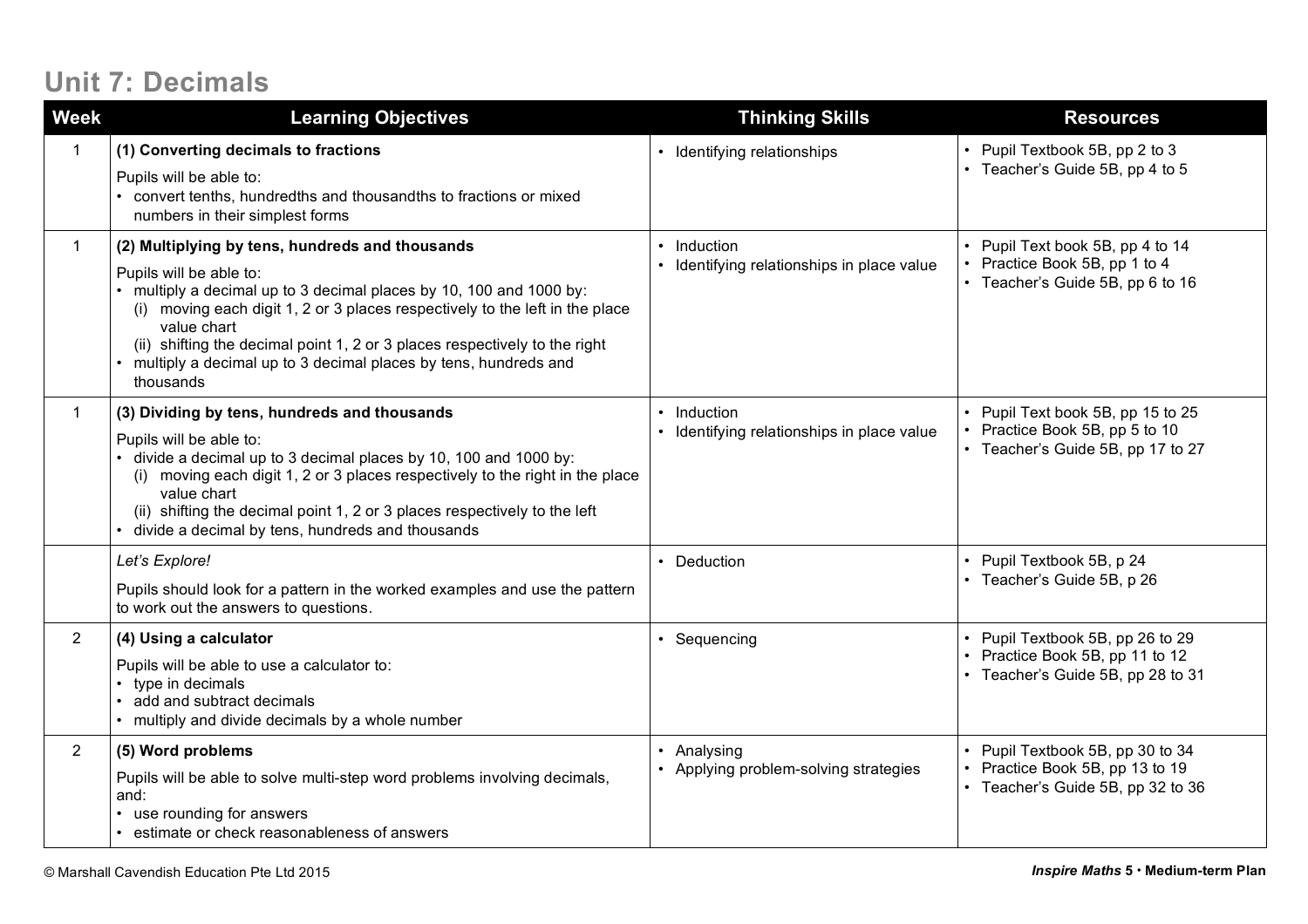|  | Let's Wrap It Up!<br>Emphasise the key concepts, skills and processes that have been taught in<br>the unit. Discuss the worked example with pupils to assess whether they<br>have mastered these concepts, skills and processes.<br>Put On Your Thinking Caps!<br>Pupils should use a systematic list to guess and check the correct answers. | Identifying relationships<br><b>Deduction</b><br>Heuristics for problem solving:<br>Act it out<br>Look for a pattern<br>Make a systematic list<br>Guess and check | • Pupil Textbook 5B, pp 34 to 36<br>Practice Book 5B, pp 20 to 22<br>Teacher's Guide 5B, pp 36 to 38 |
|--|-----------------------------------------------------------------------------------------------------------------------------------------------------------------------------------------------------------------------------------------------------------------------------------------------------------------------------------------------|-------------------------------------------------------------------------------------------------------------------------------------------------------------------|------------------------------------------------------------------------------------------------------|
|--|-----------------------------------------------------------------------------------------------------------------------------------------------------------------------------------------------------------------------------------------------------------------------------------------------------------------------------------------------|-------------------------------------------------------------------------------------------------------------------------------------------------------------------|------------------------------------------------------------------------------------------------------|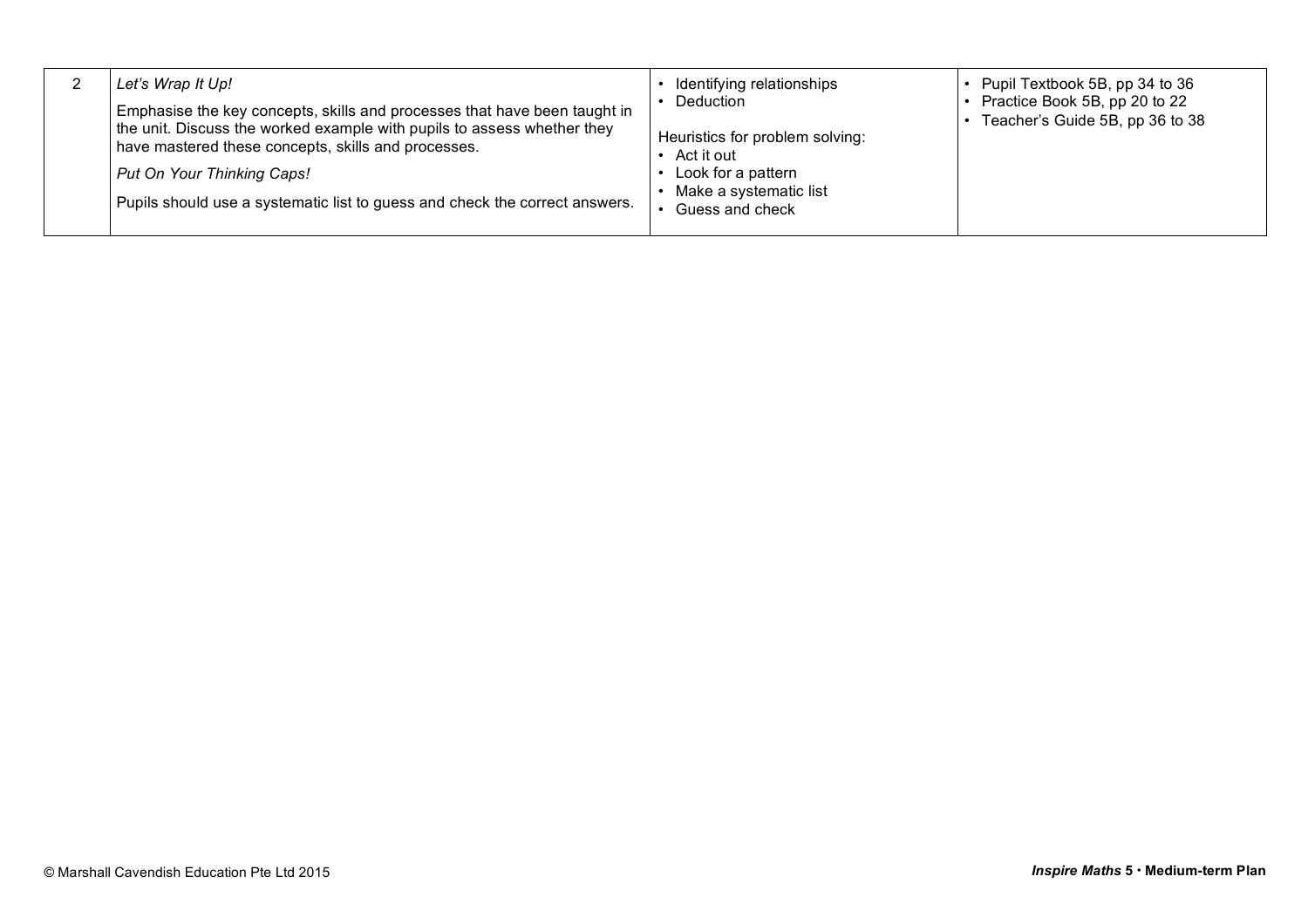### **Unit 8: Measurements**

| <b>Week</b> | <b>Learning Objectives</b>                                                                                                                                                                                                                                                                                                                   | <b>Thinking Skills</b>                                                                                    | <b>Resources</b>                                                                                         |  |  |
|-------------|----------------------------------------------------------------------------------------------------------------------------------------------------------------------------------------------------------------------------------------------------------------------------------------------------------------------------------------------|-----------------------------------------------------------------------------------------------------------|----------------------------------------------------------------------------------------------------------|--|--|
| 3           | (1) Converting a measurement from a larger unit to a smaller unit<br>Pupils will be able to:<br>convert measurements of length, mass and volume from a larger unit to a<br>smaller unit:<br>from metres to centimetres<br>(i)<br>from kilometres to metres<br>(i)<br>from kilograms to grams<br>(iii)<br>from litres to millilitres<br>(iv)  | • Identifying relationships                                                                               | • Pupil Textbook 5B, pp 37 to 41<br>• Practice Book 5B, pp 23 to 28<br>• Teacher's Guide 5B, pp 53 to 57 |  |  |
| 3           | (2) Converting a measurement from a smaller unit to a larger unit<br>Pupils will be able to:<br>convert measurements of length, mass and volume from a smaller unit to<br>a larger unit:<br>from centimetres to metres<br>(i)<br>from metres to kilometres<br>(ii)<br>from grams to kilograms<br>(iii)<br>from millilitres to litres<br>(iv) | Identifying relationships                                                                                 | • Pupil Textbook 5B, pp 42 to 48<br>• Practice Book 5B, pp 29 to 34<br>• Teacher's Guide 5B, pp 58 to 64 |  |  |
| 3           | <b>Maths Journal</b><br>Pupils will be able to reflect on their understanding of converting between<br>units of measurement by identifying mistakes in conversion examples, and<br>to state the correct procedures for conversion between smaller and larger<br>units of measurement.                                                        | • Identifying relationships                                                                               | • Pupil Textbook 5B, p 47<br>• Practice Book 5B, p 35<br>• Teacher's Guide 5B, p 63                      |  |  |
| 3           | Let's Wrap It Up!<br>Emphasise the key concepts, skills and processes that have been taught in<br>the unit.<br>Put On Your Thinking Caps!<br>Pupils will be able to apply their knowledge about conversion, and should<br>make a systematic list to guess and check the correct answers.                                                     | • Identifying relationships<br>Heuristic for problem solving:<br>$\cdot$ Make a list<br>• Guess and check | • Pupil Textbook 5B, pp 48 to 49<br>• Practice Book 5B, pp 36 to 38<br>• Teacher's Guide 5B, pp 64 to 65 |  |  |
|             | Review 4                                                                                                                                                                                                                                                                                                                                     |                                                                                                           | • Practice Book 5B, pp 39 to 48                                                                          |  |  |
|             | <b>Summative assessment opportunity</b>                                                                                                                                                                                                                                                                                                      |                                                                                                           |                                                                                                          |  |  |
|             | Assessment Book 5, Test 4, pp 47 to 52                                                                                                                                                                                                                                                                                                       |                                                                                                           |                                                                                                          |  |  |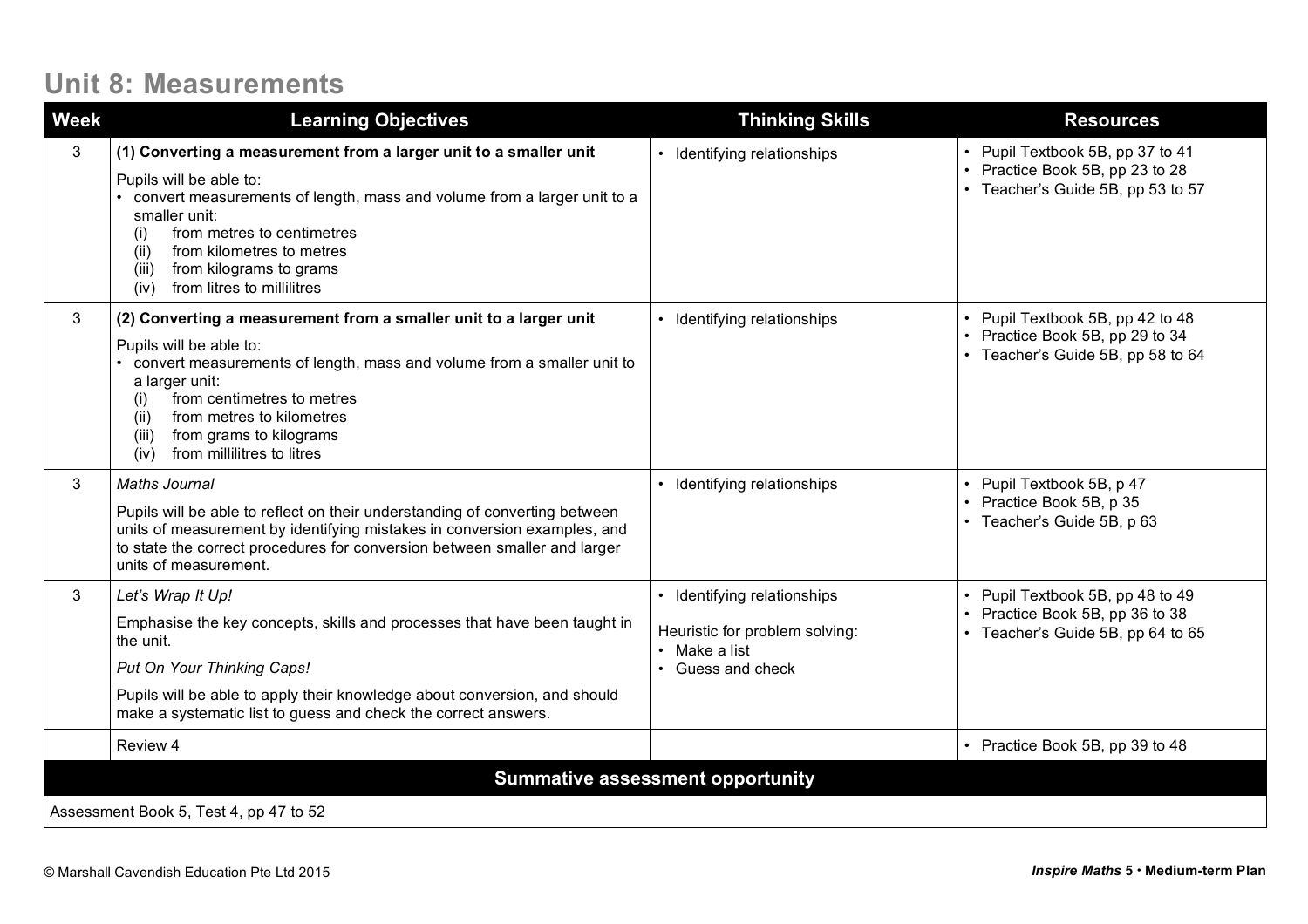# **Unit 9: Mean (average)**

| <b>Week</b> | <b>Learning Objectives</b>                                                                                                                                                                                                                                                                                                                                                                                   | <b>Thinking Skills</b>                                                                                          | <b>Resources</b>                                                                                   |
|-------------|--------------------------------------------------------------------------------------------------------------------------------------------------------------------------------------------------------------------------------------------------------------------------------------------------------------------------------------------------------------------------------------------------------------|-----------------------------------------------------------------------------------------------------------------|----------------------------------------------------------------------------------------------------|
| 4           | (1) Understanding mean (average)<br>Pupils will be able to:<br>interpret mean as the total amount divided by the number of items in a<br>group<br>• find the mean number or quantity of a group<br>find the total amount given the mean and the number of items in a group<br>Maths Journal<br>Based on the pictures and number sentences, pupils will be able to write<br>word problems involving mean.     | • Deduction                                                                                                     | Pupil Textbook 5B, pp 50 to 55<br>Practice Book 5B, pp 49 to 54<br>Teacher's Guide 5B, pp 82 to 87 |
| 4           | (2) Word problems<br>Pupils will be able to solve up to 3-step word problems involving mean.                                                                                                                                                                                                                                                                                                                 | • Analysing parts and wholes                                                                                    | Pupil Textbook 5B, pp 56 to 62<br>Practice Book 5B, pp 55 to 60<br>Teacher's Guide 5B, pp 88 to 94 |
| 4           | Let's Explore!<br>Pupils will be able to see that the mean of the same wholes, when broken up<br>into different equal parts, will give the same mean.                                                                                                                                                                                                                                                        | • Deduction                                                                                                     | Pupil Textbook 5B, p 60<br>Teacher's Guide 5B, p 92                                                |
| 4           | Let's Wrap It Up!<br>Emphasise the key concepts, skills and processes that have been taught in<br>the unit. Discuss the worked example with pupils to assess whether they<br>have mastered these concepts, skills and processes.<br>Put On Your Thinking Caps!<br>Pupils should use a systematic list to guess and check the correct answers,<br>or use deduction and work backwards from the numbers given. | • Identifying relationships<br>Heuristics for problem solving:<br>• Make a list<br>Guess and check<br>$\bullet$ | Pupil Textbook 5B, pp 62 to 63<br>Practice Book 5B, pp 61 to 64<br>Teacher's Guide 5B, pp 94 to 95 |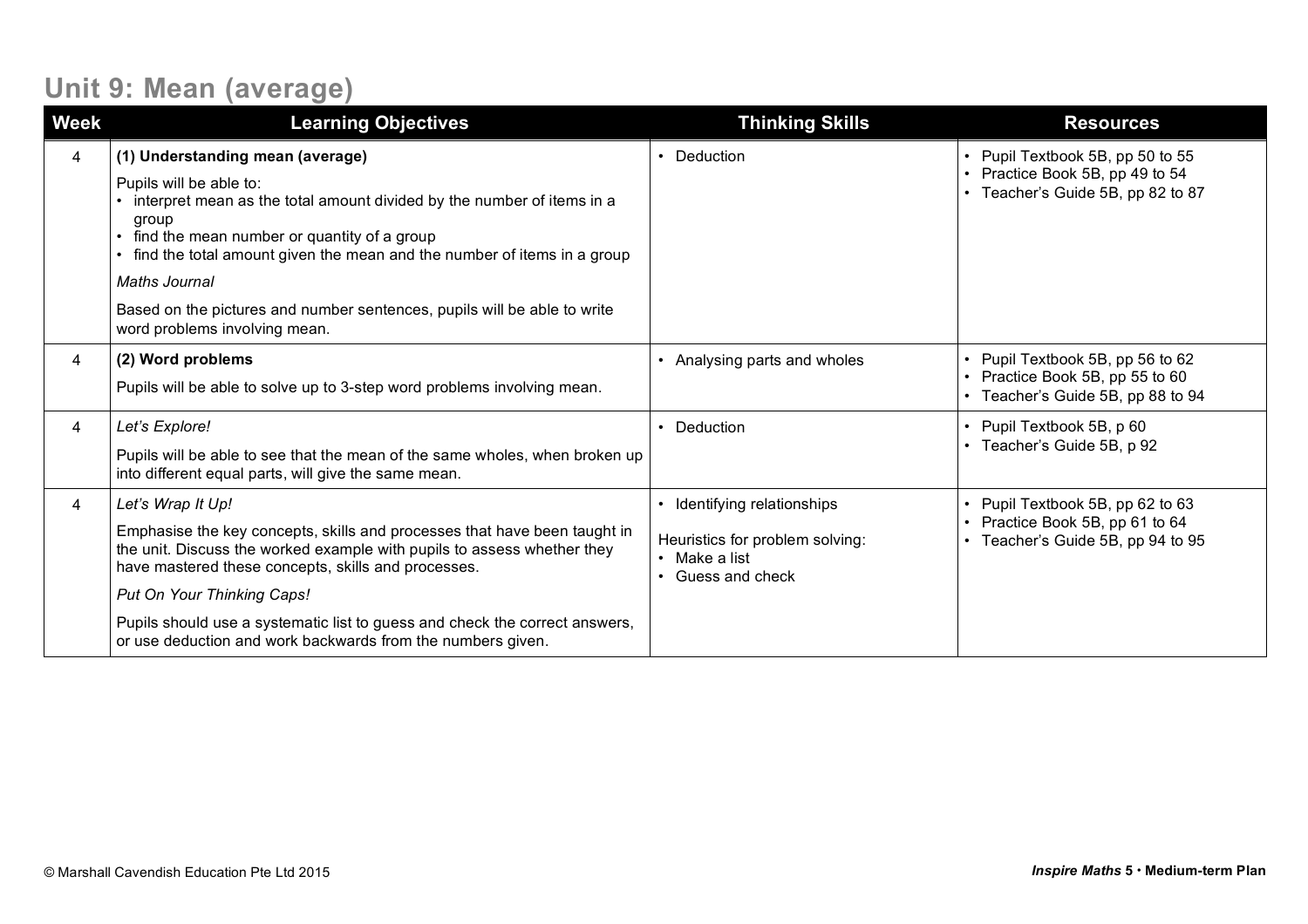#### **Unit 10: Percentage**

| <b>Week</b> | <b>Learning Objectives</b>                                                                                                                                                                                                                                                                                                                                                                                   | <b>Thinking Skills</b>       | <b>Resources</b>                                                                                           |
|-------------|--------------------------------------------------------------------------------------------------------------------------------------------------------------------------------------------------------------------------------------------------------------------------------------------------------------------------------------------------------------------------------------------------------------|------------------------------|------------------------------------------------------------------------------------------------------------|
| 5           | (1) Per cent<br>Pupils will be able to:<br>• understand the concept of percentage as another way of comparing two<br>numbers<br>express a part of a whole as a percentage<br>express a fraction with a denominator of 100 or 10 as a percentage<br>express a decimal as a percentage<br>express a percentage as a fraction in its simplest form<br>express a percentage as a decimal<br><b>Maths Journal</b> | • Identifying relationships  | • Pupil Textbook 5B, pp 64 to 70<br>• Practice Book 5B, pp 65 to 68<br>• Teacher's Guide 5B, pp 108 to 114 |
|             | Pupils should be able to work out answers to questions about percentage,<br>and identify mistakes in percentage examples.                                                                                                                                                                                                                                                                                    |                              |                                                                                                            |
| 5           | (2) Converting more fractions to percentages<br>Pupils will be able to express a fraction as a percentage:<br>by converting the denominator of the fraction to 100<br>using the unitary method<br>using the multiplication method                                                                                                                                                                            | • Analysing parts and wholes | • Pupil Textbook 5B, pp 71 to 76<br>• Practice Book 5B, pp 69 to 72<br>• Teacher's Guide 5B, pp 115 to 120 |
| $5 - 6$     | (3) Percentage of a quantity<br>Pupils will be able to find the value of a percentage part of a whole using:<br>the unitary method<br>the multiplication method<br><b>Maths Journal</b><br>Based on the number sentences, pupils will be able to write a word problem,<br>complete the model given and solve the word problem based on the model.                                                            | • Analysing parts and wholes | • Pupil Textbook 5B, pp 77 to 82<br>• Practice Book 5B, pp 73 to 76<br>• Teacher's Guide 5B, pp 121 to 126 |
| 6           | (4) Word problems<br>Pupils will be able to solve up to 2-step word problems:<br>to find the percentage for a part of a whole and the percentage of a<br>quantity<br>• involving discount, service charges and annual interest                                                                                                                                                                               | • Analysing parts and wholes | • Pupil Textbook 5B, pp 83 to 89<br>• Practice Book 5B, pp 77 to 79<br>• Teacher's Guide 5B, pp 127 to 133 |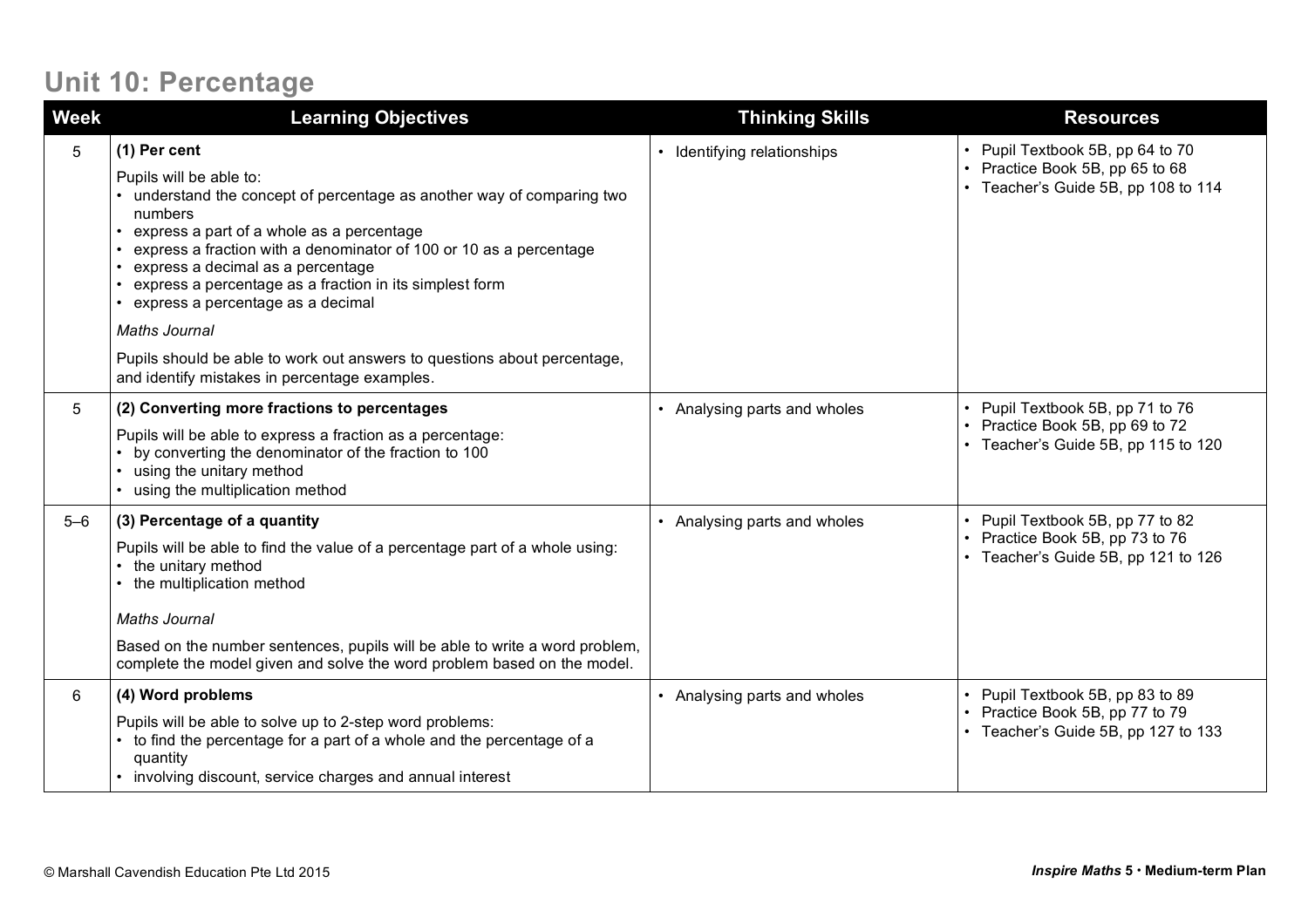| 6                                                                                                                                                             | Maths Journal<br>Pupils should be able to draw models to work out the problem and find out<br>the price before and after discount.                                                                                                                                                                                                                                                                                                       |                                                                                            | • Pupil Textbook 5B, p 88<br>• Practice Book 5B, p 80<br>• Teacher's Guide 5B, p 132                       |  |
|---------------------------------------------------------------------------------------------------------------------------------------------------------------|------------------------------------------------------------------------------------------------------------------------------------------------------------------------------------------------------------------------------------------------------------------------------------------------------------------------------------------------------------------------------------------------------------------------------------------|--------------------------------------------------------------------------------------------|------------------------------------------------------------------------------------------------------------|--|
| 6                                                                                                                                                             | Let's Wrap It Up!<br>Emphasise the key concepts, skills and processes that have been taught in<br>the unit. Discuss the worked example with pupils to assess whether they<br>have mastered these concepts, skills and processes.<br>Put On Your Thinking Caps!<br>Pupils should be able to draw a model, then apply the part-whole concept,<br>the multiple concept in multiplication and the unitary method to find the<br>percentages. | Identifying relationships<br>Heuristics for problem solving:<br>Draw a model<br>Act it out | • Pupil Textbook 5B, pp 90 to 91<br>• Practice Book 5B, pp 81 to 82<br>• Teacher's Guide 5B, pp 134 to 135 |  |
|                                                                                                                                                               | Review 5                                                                                                                                                                                                                                                                                                                                                                                                                                 |                                                                                            | • Practice Book 5B, pp 83 to 90                                                                            |  |
| <b>Summative assessment opportunities</b>                                                                                                                     |                                                                                                                                                                                                                                                                                                                                                                                                                                          |                                                                                            |                                                                                                            |  |
| Assessment Book 5, Test 5, pp 53 to 58<br>For extension, Assessment Book 5, Challenging Problems 3, pp 59 to 60<br>Assessment Book 5, Check-up 3, pp 61 to 72 |                                                                                                                                                                                                                                                                                                                                                                                                                                          |                                                                                            |                                                                                                            |  |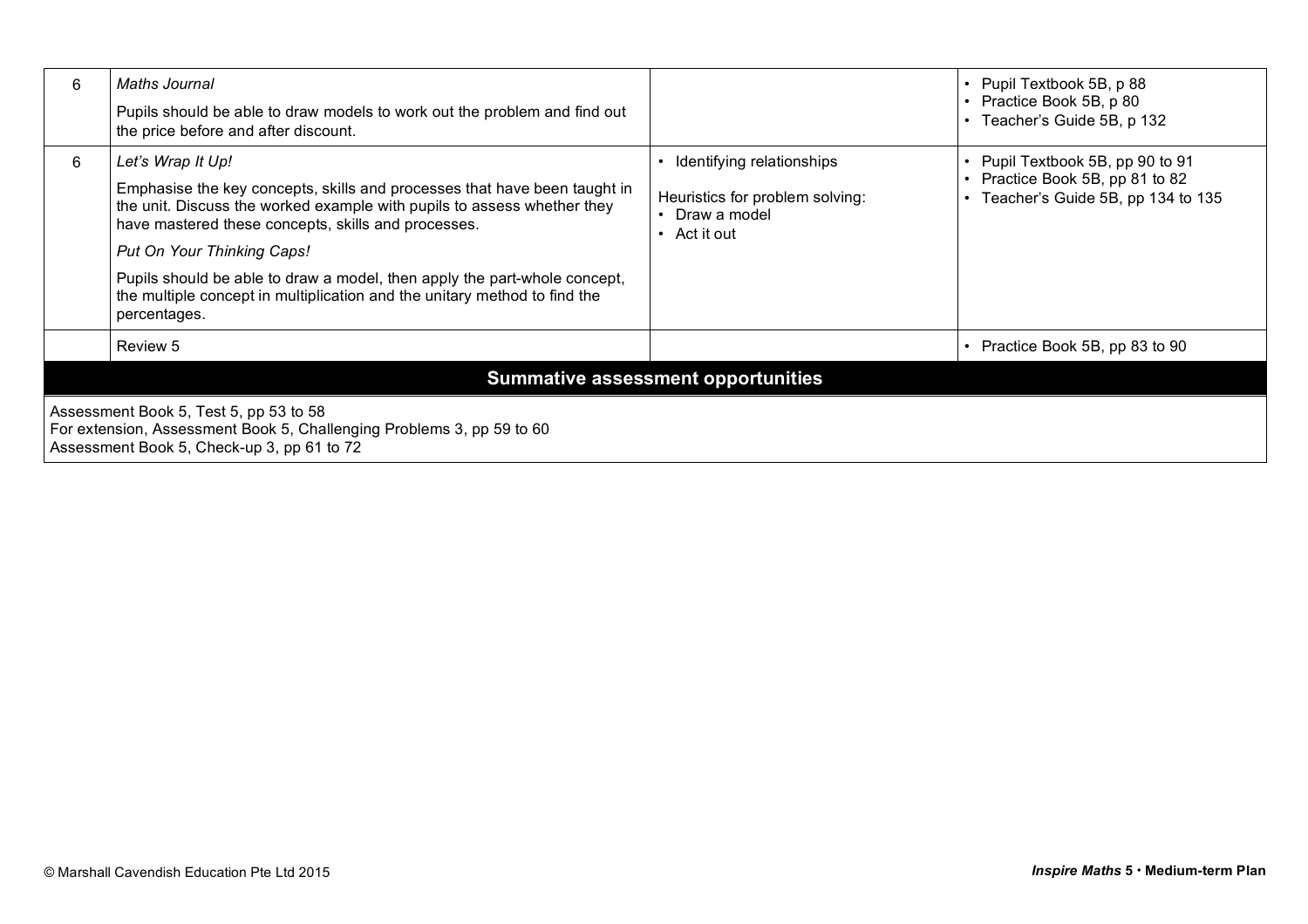## **Unit 11: Angles**

| <b>Week</b>    | <b>Learning Objectives</b>                                                                                                                                                                                                                                                                                                                                                                                                                                                       | <b>Thinking Skills</b>                                                      | <b>Resources</b>                                                                                              |
|----------------|----------------------------------------------------------------------------------------------------------------------------------------------------------------------------------------------------------------------------------------------------------------------------------------------------------------------------------------------------------------------------------------------------------------------------------------------------------------------------------|-----------------------------------------------------------------------------|---------------------------------------------------------------------------------------------------------------|
| $\overline{7}$ | (1) Angles on a straight line<br>Pupils will be able to:<br>• identify and name angles on a straight line<br>• recognise that the sum of angles on a straight line is 180°<br>• recognise that if the sum of two or more angles is 180°, then they can<br>make angles on a straight line<br>• find unknown angles on a straight line<br><b>Maths Journal</b><br>Pupils should be able to use the properties of angles on a straight line and<br>right angles to find the answer. | • Comparing<br>Deduction<br>$\bullet$<br>Spatial visualisation<br>$\bullet$ | • Pupil Textbook 5B, pp 92 to 96<br>• Practice Book 5B, pp 91 to 94<br>• Teacher's Guide 5B, pp 154 to 158    |
| $\overline{7}$ | (2) Angles at a point<br>Pupils will be able to:<br>• identify and name angles at a point<br>• recognise that the sum of angles at a point is 360°<br>• recognise that if the sum of three or more angles is 360°, then they can<br>make angles at a point<br>• find unknown angles at a point<br><b>Maths Journal</b><br>Pupils should be able to use the property of angles on a straight line to find<br>the answer.                                                          | Comparing<br>$\bullet$<br>Deduction<br>$\bullet$<br>Spatial visualisation   | • Pupil Textbook 5B, pp 97 to 101<br>• Practice Book 5B, pp 95 to 98<br>• Teacher's Guide 5B, pp 159 to 163   |
| $\overline{7}$ | (3) Vertically opposite angles<br>Pupils will be able to:<br>• recognise and name vertically opposite angles<br>recognise that vertically opposite angles are equal<br>• find unknown angles using the property of vertically opposite angles<br><b>Maths Journal</b><br>Pupils should be able to identify and state three relationships relating the<br>angles to the property of vertically opposite angles.                                                                   | Comparing<br>$\bullet$<br>Deduction<br>Spatial visualisation                | • Pupil Textbook 5B, pp 102 to 110<br>• Practice Book 5B, pp 99 to 104<br>• Teacher's Guide 5B, pp 164 to 172 |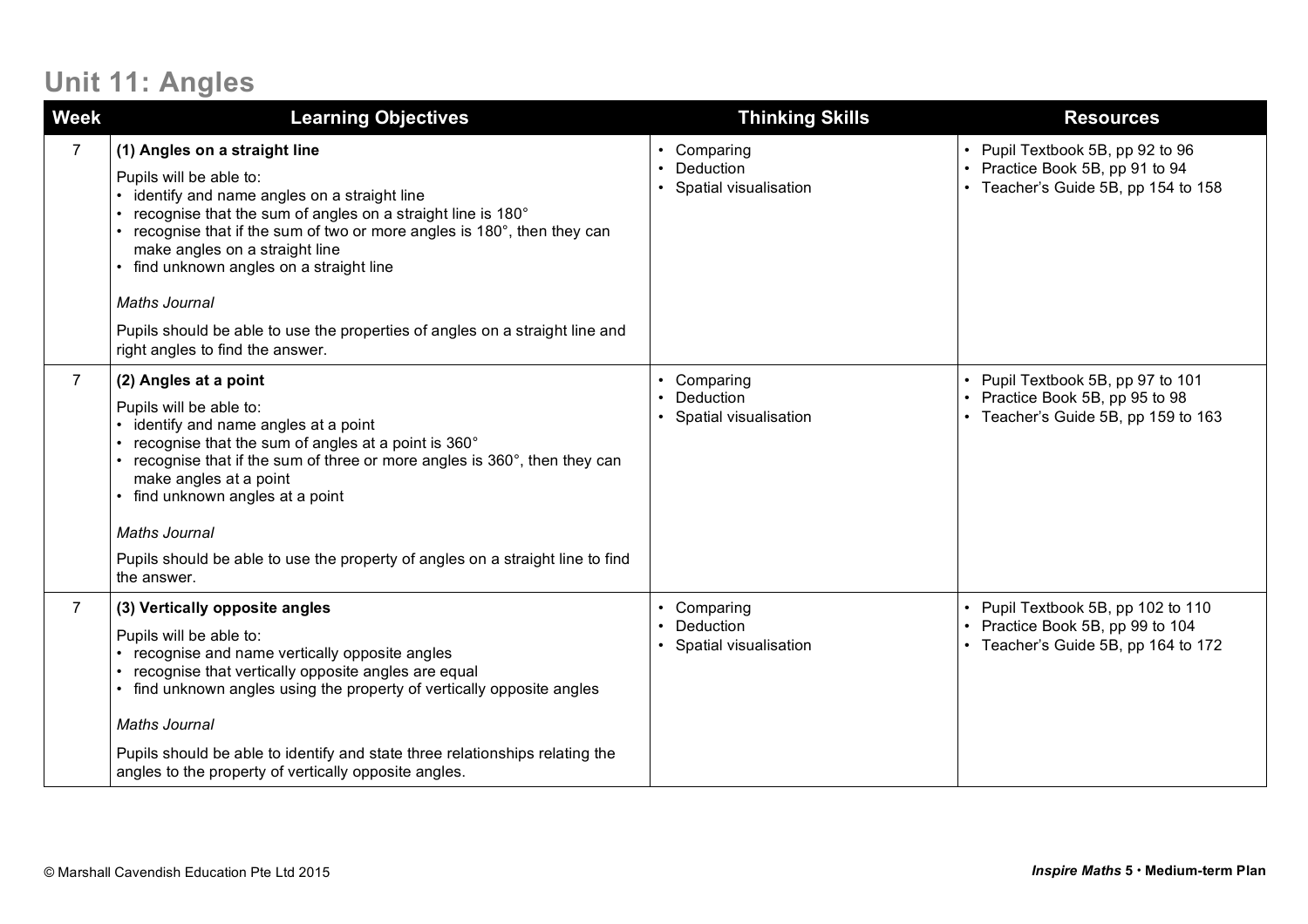|  | Let's Wrap It Up!<br>Emphasise the key concepts, skills and processes that have been taught in<br>the unit. Discuss the worked example with pupils to assess whether they<br>have mastered these concepts, skills and processes.<br>Put On Your Thinking Caps!<br>Pupils should be able to obtain the correct answers through visual inspection<br>and applying the properties of angles. | Comparing<br>Spatial visualisation<br>Heuristic for problem solving:<br>Simplify the problem | • Pupil Textbook 5B, pp 111 to 112<br>Practice Book 5B, pp 105 to 108<br>Teacher's Guide 5B, pp 173 to 174 |
|--|-------------------------------------------------------------------------------------------------------------------------------------------------------------------------------------------------------------------------------------------------------------------------------------------------------------------------------------------------------------------------------------------|----------------------------------------------------------------------------------------------|------------------------------------------------------------------------------------------------------------|
|--|-------------------------------------------------------------------------------------------------------------------------------------------------------------------------------------------------------------------------------------------------------------------------------------------------------------------------------------------------------------------------------------------|----------------------------------------------------------------------------------------------|------------------------------------------------------------------------------------------------------------|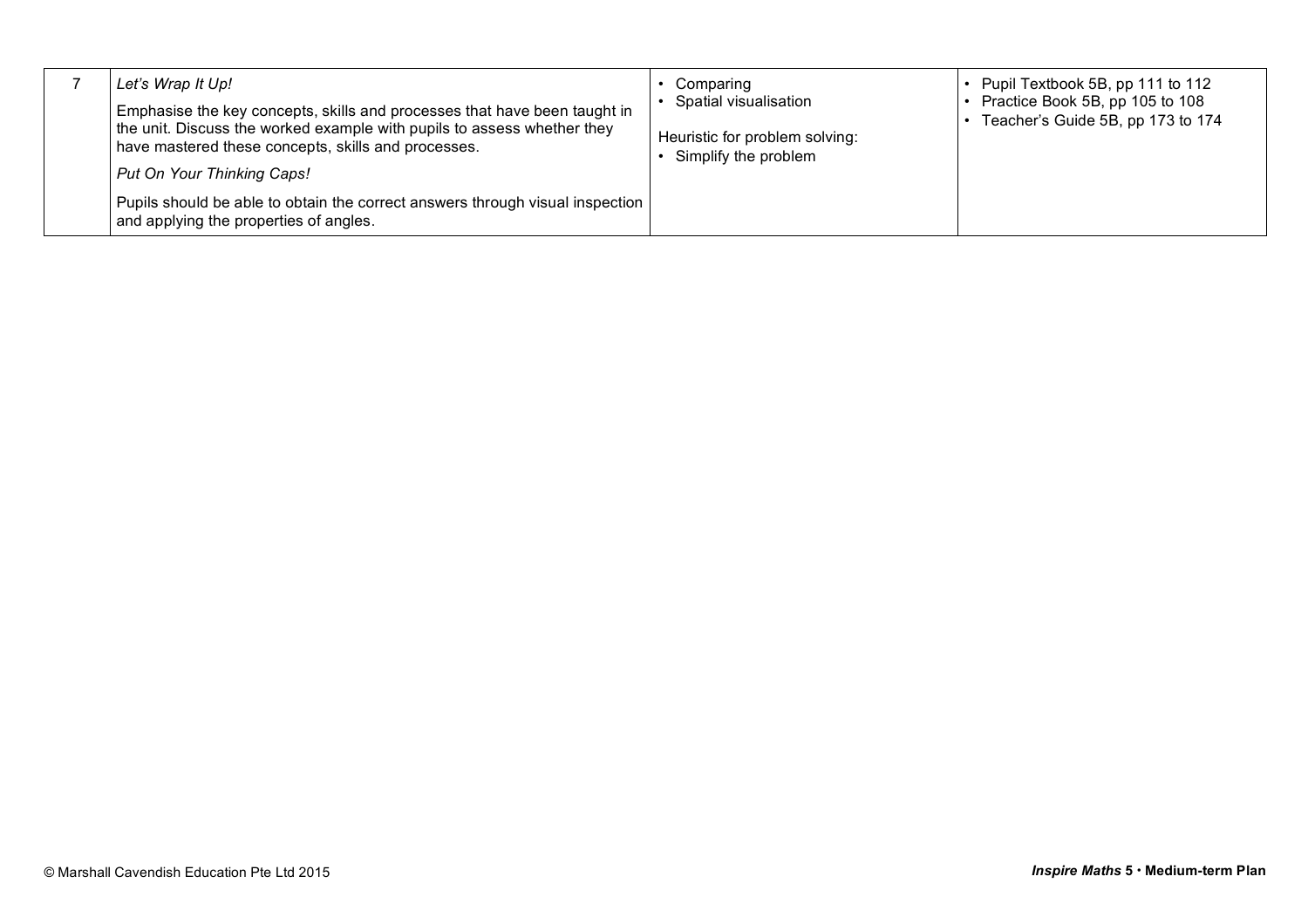## **Unit 12: Properties of Triangles and 4-sided Shapes**

| <b>Week</b> | <b>Learning Objectives</b>                                                                                                                                                                                                                                                                                                                                                                                                                                                                                                                                               | <b>Thinking Skills</b>                                                               | <b>Resources</b>                                                                                                                                                                                                                 |
|-------------|--------------------------------------------------------------------------------------------------------------------------------------------------------------------------------------------------------------------------------------------------------------------------------------------------------------------------------------------------------------------------------------------------------------------------------------------------------------------------------------------------------------------------------------------------------------------------|--------------------------------------------------------------------------------------|----------------------------------------------------------------------------------------------------------------------------------------------------------------------------------------------------------------------------------|
| 8           | (1) Angles of a triangle<br>Pupils will be able to:<br>recognise that the sum of the angles of a triangle is 180°<br>• find the unknown angle of a triangle given the other two angles<br><b>Maths Journal</b><br>Pupils should be able to understand that for any triangle, if one of the angles<br>is given then the other two angles must add up to the difference between<br>180° and the given angle.                                                                                                                                                               | Identifying relationships<br>Spatial visualisation                                   | • Pupil Textbook 5B, pp 113 to 116<br>• Practice Book 5B, pp 109 to 110<br>• Teacher's Guide 5B, pp 191 to 194                                                                                                                   |
| $8 - 9$     | (2) Right-angled, isosceles and equilateral triangles<br><b>Right-angled triangles</b><br>Pupils will be able to:<br>define a right-angled triangle<br>state that in a right-angled triangle, the other two angles add up to 90°<br>find unknown angle(s) using the properties of a right-angled triangle<br>Let's Explore!<br>Pupils should be able to explain that one of the angles in a right-angled<br>triangle must be 90° and that all three angles must add up to 180°.<br><b>Isosceles triangles</b><br>Pupils will be able to:<br>define an isosceles triangle | Comparing<br>Identifying relationships<br>Spatial visualisation<br>Making deductions | • Pupil Textbook 5B, pp 117 to 119<br>• Practice Book 5B, pp 111 to 112<br>• Teacher's Guide 5B, pp 195 to 197<br>• Pupil Textbook 5B, pp 120 to 123<br>• Practice Book 5B, pp 113 to 114<br>• Teacher's Guide 5B, pp 198 to 201 |
|             | state that the angles opposite the equal sides of an isosceles triangle are<br>equal<br>find unknown angle(s) using the properties of an isosceles triangle<br><b>Equilateral triangles</b><br>Pupils will be able to:<br>define an equilateral triangle<br>state that each angle of an equilateral triangle is 60°<br>• find unknown angle(s) using the properties of an equilateral triangle                                                                                                                                                                           |                                                                                      | • Pupil Textbook 5B, pp 123 to 127<br>• Practice Book 5B, pp 115 to 118<br>• Teacher's Guide 5B, pp 201 to 205                                                                                                                   |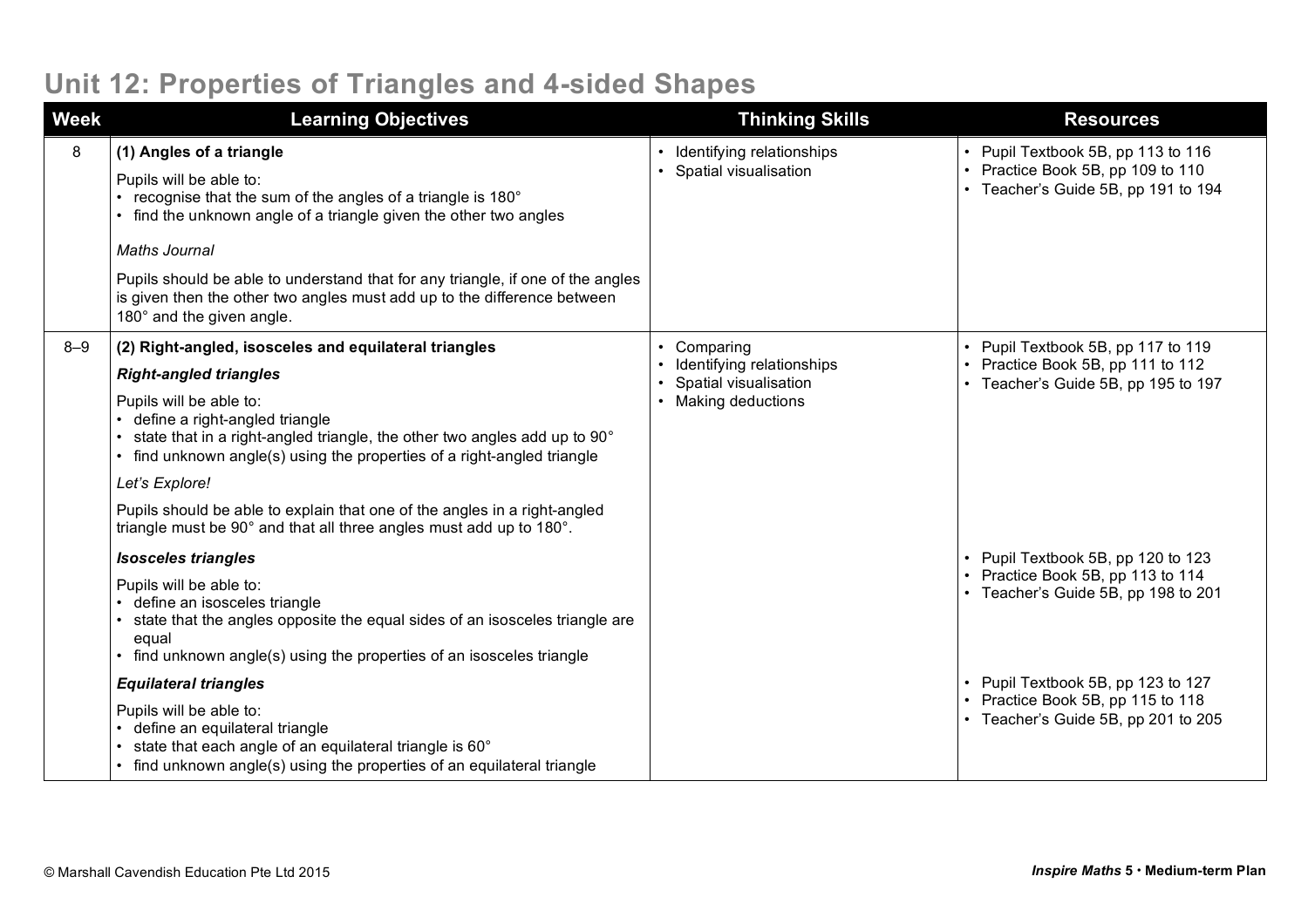| 9 | Let's Explore!                                                                                                                                                                                                                                                                                                    |                                                                                        |                                                                                                                |
|---|-------------------------------------------------------------------------------------------------------------------------------------------------------------------------------------------------------------------------------------------------------------------------------------------------------------------|----------------------------------------------------------------------------------------|----------------------------------------------------------------------------------------------------------------|
|   | Pupils will be able to draw triangles based on the information given and<br>identify which triangles can be made.                                                                                                                                                                                                 |                                                                                        |                                                                                                                |
|   | <b>Maths Journal</b>                                                                                                                                                                                                                                                                                              |                                                                                        |                                                                                                                |
|   | Pupils should be able to express their understanding of the properties of an<br>isosceles triangle and a right-angled triangle.                                                                                                                                                                                   |                                                                                        |                                                                                                                |
| 9 | (3) Parallelograms, rhombuses and trapeziums                                                                                                                                                                                                                                                                      | Comparing                                                                              | • Pupil Textbook 5B, pp 128 to 133                                                                             |
|   | <b>Parallelograms</b>                                                                                                                                                                                                                                                                                             | Identifying relationships<br>Spatial visualisation                                     | • Practice Book 5B, pp 119 to 120<br>• Teacher's Guide 5B, pp 206 to 211                                       |
|   | Pupils will be able to:<br>• define a parallelogram<br>state that the opposite sides and angles of a parallelogram are equal<br>state that each pair of angles between two parallel sides of a<br>parallelogram add up to 180°<br>• find unknown angles using the properties of a parallelogram                   | • Making deductions                                                                    |                                                                                                                |
|   | <b>Rhombuses</b>                                                                                                                                                                                                                                                                                                  |                                                                                        | • Pupil Textbook 5B, pp 133 to 135<br>• Practice Book 5B, pp 121 to 122                                        |
|   | Pupils will be able to:<br>• define a rhombus<br>state that opposite angles of a rhombus are equal<br>• state that each pair of angles between the parallel sides of a rhombus add<br>up to 180°<br>• find unknown angles using the properties of a rhombus<br>• state that all four sides of a rhombus are equal |                                                                                        | • Teacher's Guide 5B, pp 211 to 213                                                                            |
| 9 | <b>Trapeziums</b><br>Pupils will be able to:<br>• define a trapezium<br>state that each pair of angles between the parallel sides of a trapezium<br>adds up to 180°<br>• find unknown angles using the properties of a trapezium                                                                                  | Comparing<br>Identifying relationships<br>Spatial visualisation<br>• Making deductions | • Pupil Textbook 5B, pp 135 to 138<br>• Practice Book 5B, pp 123 to 125<br>• Teacher's Guide 5B, pp 213 to 216 |
|   | <b>Maths Journal</b>                                                                                                                                                                                                                                                                                              |                                                                                        |                                                                                                                |
|   | Pupils will be able to:<br>• tell the similarities and differences between different 4-sided shapes<br>• understand that a square can also be a rectangle, a rhombus and a<br>parallelogram                                                                                                                       |                                                                                        |                                                                                                                |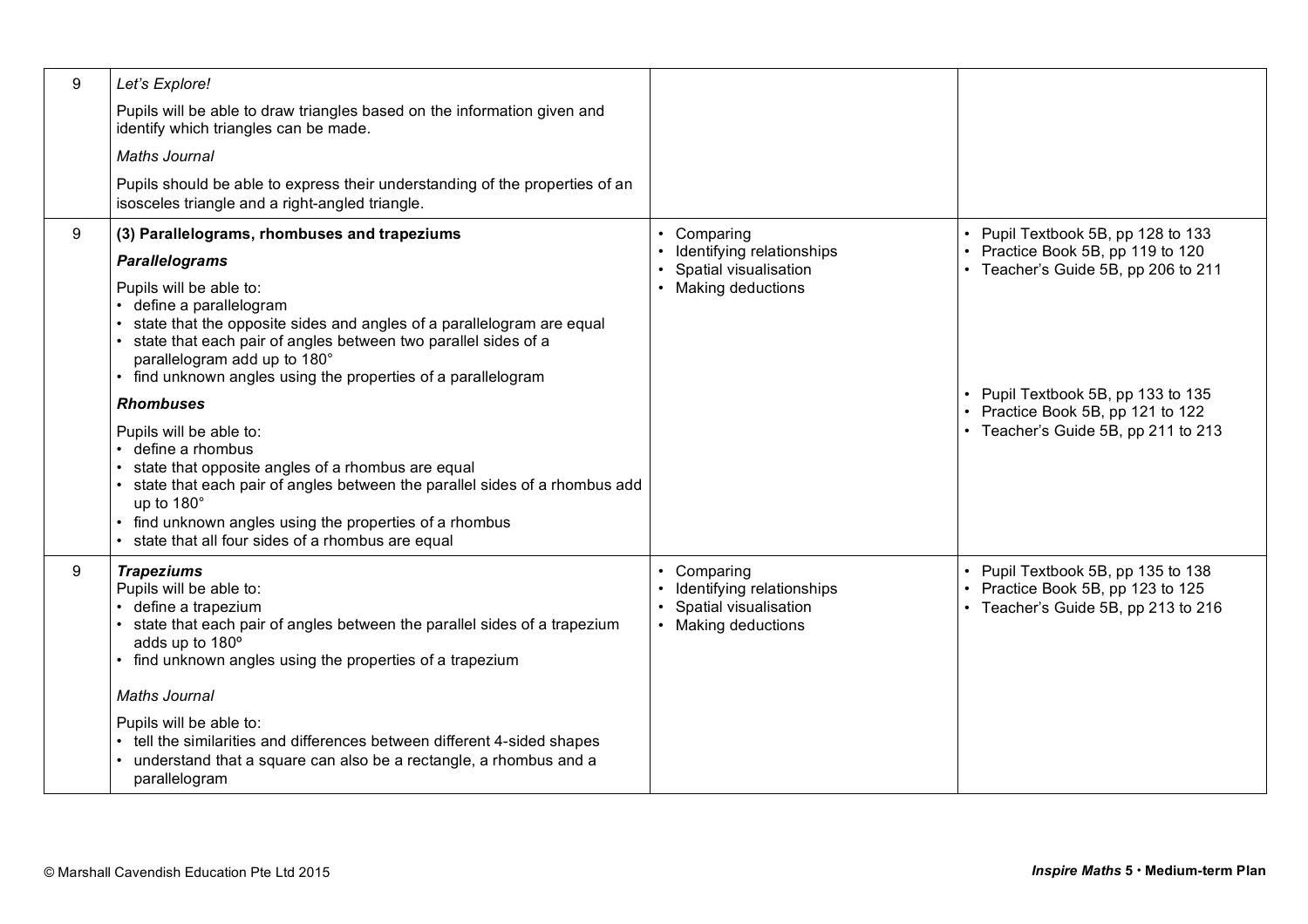| 9                                      | understand that a parallelogram can also be a rhombus, a rectangle or a<br>square<br>understand that a trapezium cannot be a parallelogram, so a<br>parallelogram cannot be a trapezium<br>Let's Wrap It Up!<br>Emphasise the key concepts, skills and processes that have been taught in<br>the unit.<br>Put On Your Thinking Caps!<br>Pupils should be able to use the properties of triangles to find | Spatial visualisation<br>Heuristic for problem solving:<br>Restate the problem | • Pupil Textbook 5B, pp 139 to 140<br>• Practice Book 5B, p 126<br>Teacher's Guide 5B, pp 217 to 218 |  |
|----------------------------------------|----------------------------------------------------------------------------------------------------------------------------------------------------------------------------------------------------------------------------------------------------------------------------------------------------------------------------------------------------------------------------------------------------------|--------------------------------------------------------------------------------|------------------------------------------------------------------------------------------------------|--|
|                                        | the answer.<br>Review 6                                                                                                                                                                                                                                                                                                                                                                                  |                                                                                | Practice Book 5B, pp 127 to 134                                                                      |  |
|                                        |                                                                                                                                                                                                                                                                                                                                                                                                          | <b>Summative assessment opportunity</b>                                        |                                                                                                      |  |
| Assessment Book 5, Test 6, pp 73 to 80 |                                                                                                                                                                                                                                                                                                                                                                                                          |                                                                                |                                                                                                      |  |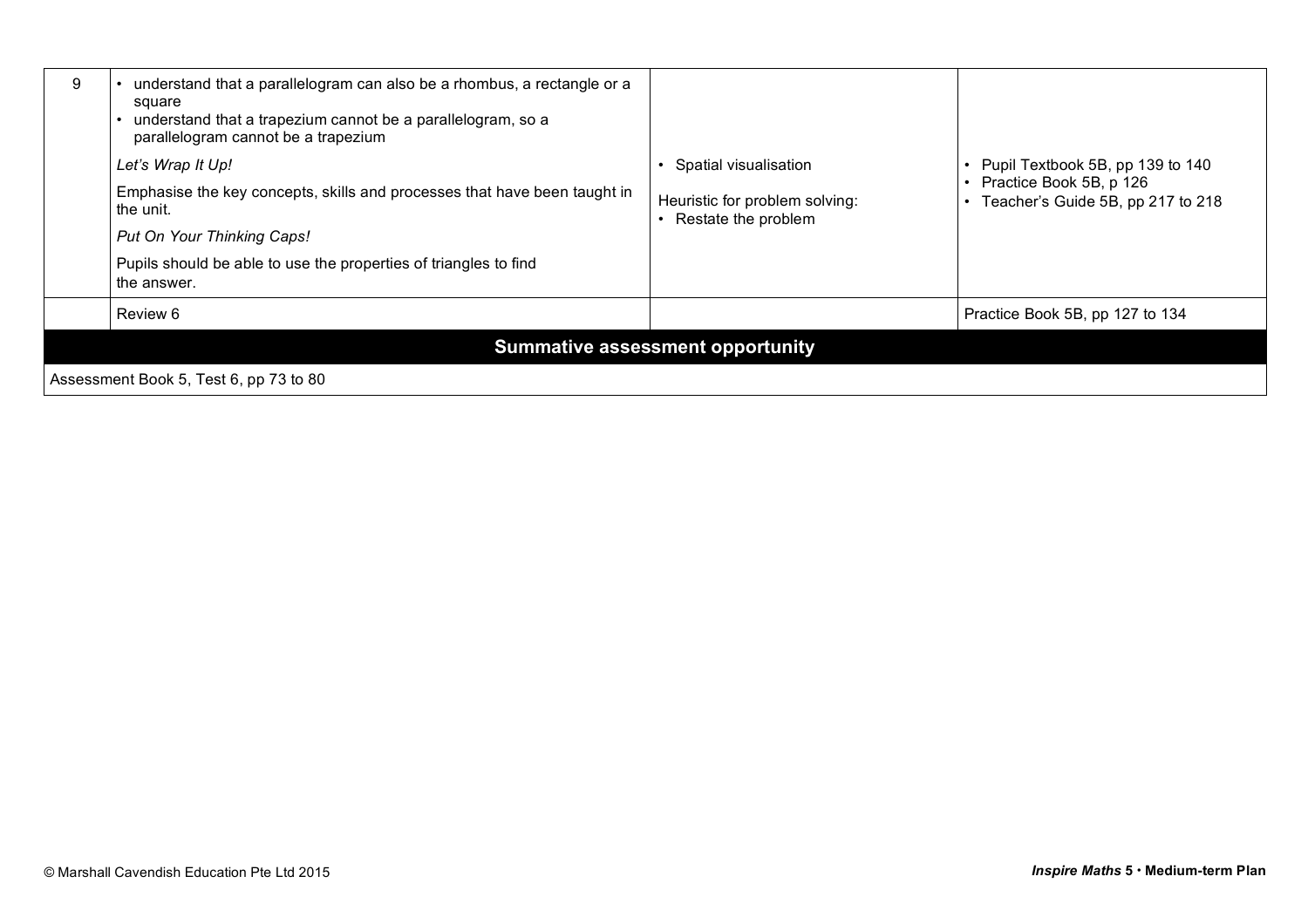## **Unit 13: Geometrical Construction**

| <b>Week</b>    | <b>Learning Objectives</b>                                                                                                                                                                                                                                                                                                                                                                                                                                        | <b>Thinking Skills</b>                                          | <b>Resources</b>                                                                                               |
|----------------|-------------------------------------------------------------------------------------------------------------------------------------------------------------------------------------------------------------------------------------------------------------------------------------------------------------------------------------------------------------------------------------------------------------------------------------------------------------------|-----------------------------------------------------------------|----------------------------------------------------------------------------------------------------------------|
|                | (1) Drawing triangles<br>Pupils will be able to use a ruler, protractor and set-square to:<br>draw a triangle, given two angles and the side adjacent to the given<br>angles<br>draw a triangle, given two sides and the included angle                                                                                                                                                                                                                           | Sequencing                                                      | • Pupil Textbook 5B, pp 141 to 144<br>• Practice Book 5B, pp 135 to 138<br>• Teacher's Guide 5B, pp 235 to 238 |
| $1 - 2$        | (2) Drawing 4-sided shapes<br>Pupils will be able to use a ruler, protractor and set-square to:<br>draw a square, given one side<br>draw a rectangle, given its length and width<br>draw a rhombus, given one side and one angle<br>draw a parallelogram, given two adjacent sides and the included angle<br>draw a trapezium with the parallel sides indicated, given two adjacent<br>sides, the included angle and the angle which is on the same parallel side | Sequencing                                                      | • Pupil Textbook 5B, pp 145 to 154<br>• Practice Book 5B, pp 139 to 147<br>• Teacher's Guide 5B, pp 239 to 248 |
| $\overline{2}$ | Let's Wrap It Up!<br>Emphasise the key concepts, skills and processes that have been taught in<br>the unit.<br>Put On Your Thinking Caps!<br>Pupils should be able to construct the triangle based on the sketch and<br>instructions to obtain the correct measurement.                                                                                                                                                                                           | • Deduction<br>Heuristic for problem solving:<br>Draw a diagram | • Pupil Textbook 5B, p 154<br>• Practice Book 5B, p 148<br>• Teacher's Guide 5B, p 248                         |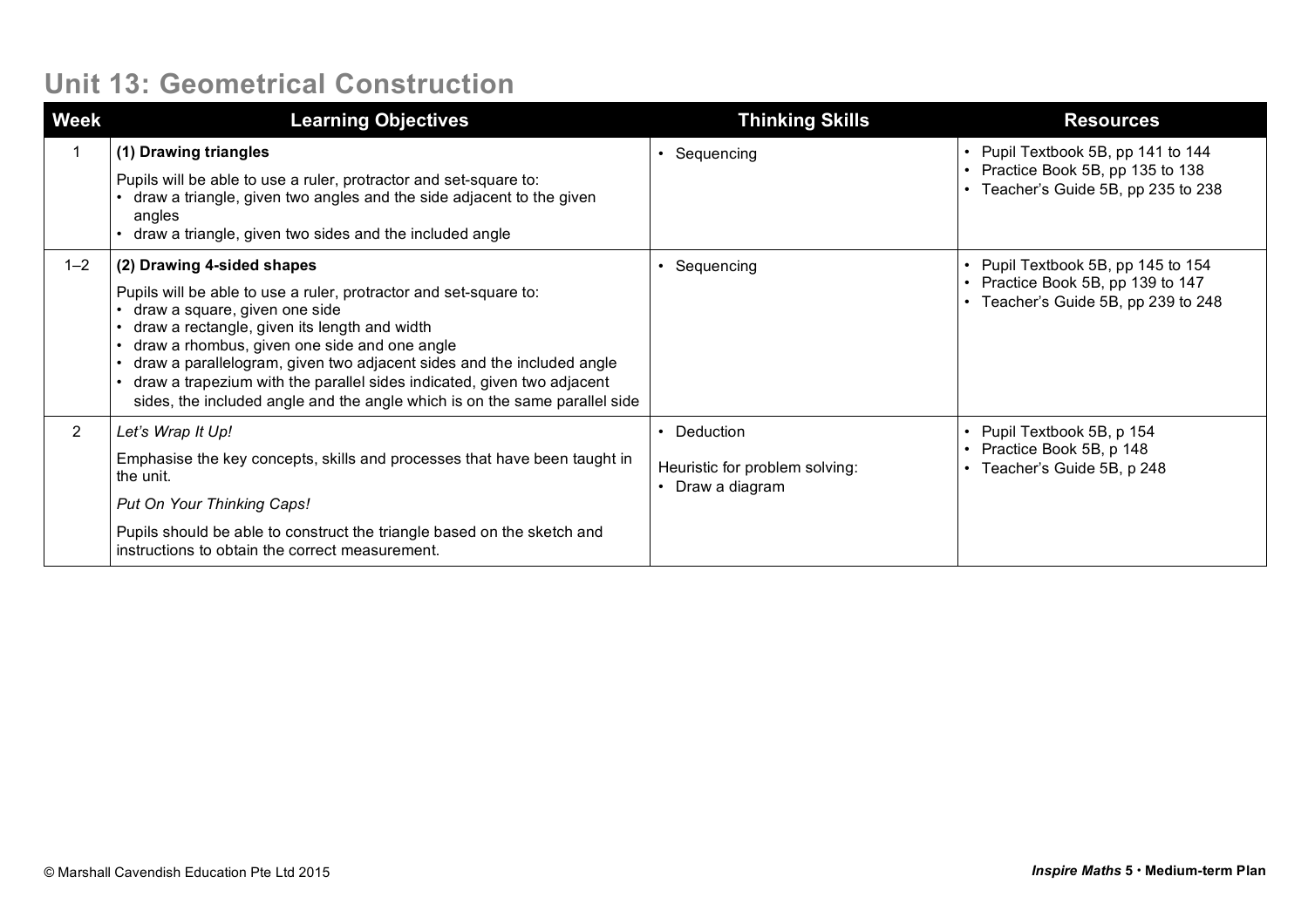#### **Unit 14: Volume of Cubes and Cuboids**

| <b>Week</b> | <b>Learning Objectives</b>                                                                                                                                                                                                                                                                                                                                                                                                                                                                                                         | <b>Thinking Skills</b>                                                  | <b>Resources</b>                                                                                               |
|-------------|------------------------------------------------------------------------------------------------------------------------------------------------------------------------------------------------------------------------------------------------------------------------------------------------------------------------------------------------------------------------------------------------------------------------------------------------------------------------------------------------------------------------------------|-------------------------------------------------------------------------|----------------------------------------------------------------------------------------------------------------|
| 3           | (1) Building solids using unit cubes<br>Pupils will be able to:<br>build solids with unit cubes<br>count the number of unit cubes in a solid made up of unit cubes<br>Let's Explore!<br>Pupils will be able to make different solids using 3 or 4 unit cubes.                                                                                                                                                                                                                                                                      | Spatial visualisation<br>$\bullet$<br>Identifying patterns<br>$\bullet$ | • Pupil Textbook 5B, pp 155 to 158<br>• Practice Book 5B, pp 149 to 150<br>• Teacher's Guide 5B, pp 261 to 264 |
| 3           | (2) Drawing cubes and cuboids<br>Pupils will be able to:<br>draw a cube and a cuboid on an isometric grid/dotty paper<br>complete a partially drawn cube and cuboid on an isometric grid/dotty<br>paper                                                                                                                                                                                                                                                                                                                            | Spatial visualisation<br>$\bullet$                                      | • Pupil Textbook 5B, pp 159 to 163<br>• Practice Book 5B, pp 151 to 154<br>Teacher's Guide 5B, pp 265 to 269   |
| $3 - 4$     | (3) Understanding and measuring volume<br>Pupils will be able to:<br>state that the volume of an object is the amount of space it occupies<br>state which object has a greater/smaller volume<br>find the volume of a solid in cubic units<br>state that the volume of a 1 cm/1 m cube is 1 cubic centimetre/1 cubic<br>metre $\text{(cm}^3\text{/m}^3)$<br>find the volume of a solid made up of 1 cm/1 m cubes<br>Let's Explore!<br>Pupils will be able to see that cuboids of different dimensions can have the<br>same volume. | Spatial visualisation                                                   | • Pupil Textbook 5B, pp 164 to 171<br>• Practice Book 5B, pp 155 to 158<br>Teacher's Guide 5B, pp 270 to 277   |